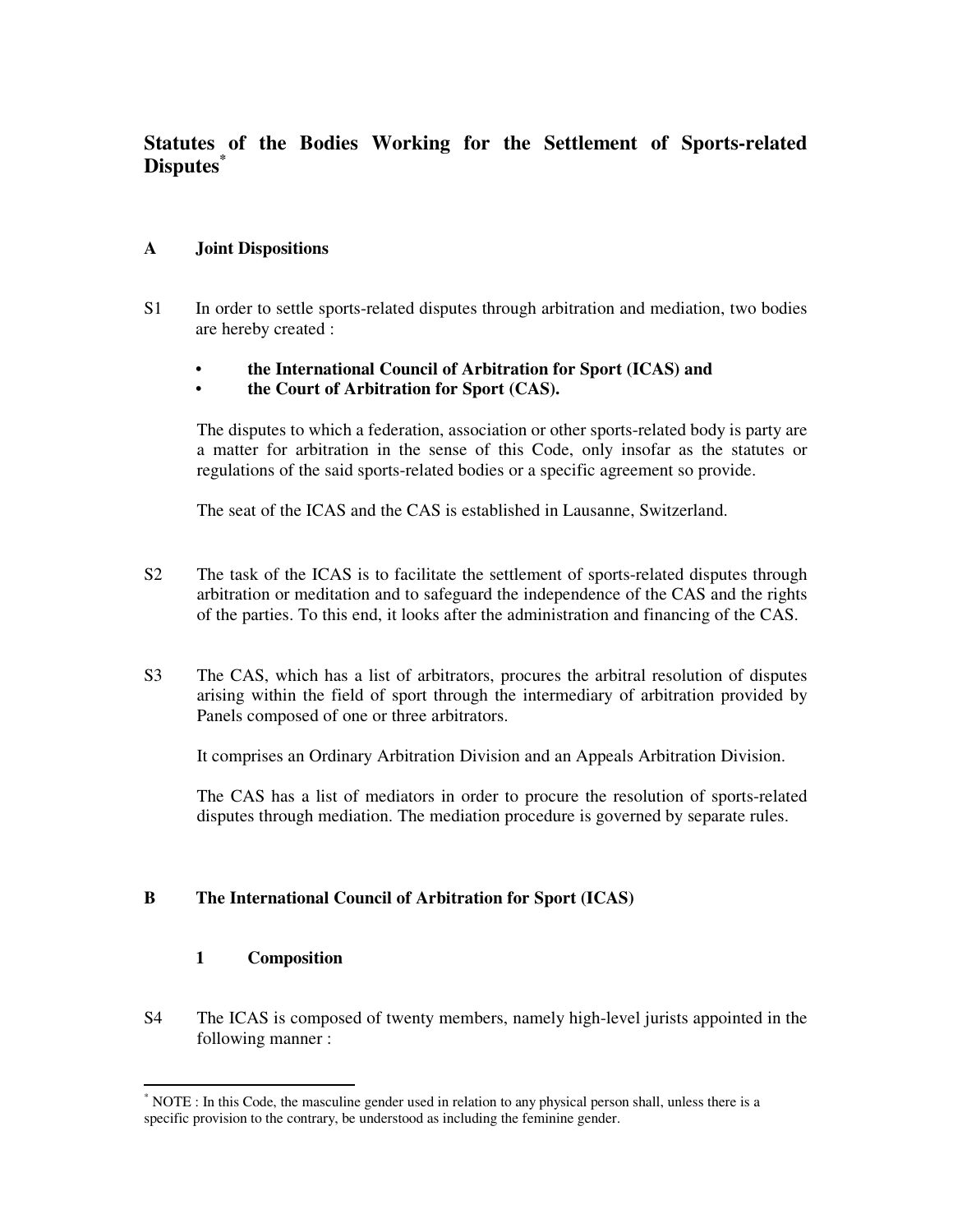- a. four members are appointed by the International Sports Federations ("IFs"), viz. three by the Summer Olympic IFs (ASOIF) and one by the Winter Olympic IFs ("AIWF"), chosen from within or from outside their membership;
- b. four members are appointed by the Association of the National Olympic Committees ("ANOC"), chosen from within or from outside its membership ;
- c. four members are appointed by the International Olympic Committee ("IOC"), chosen from within or from outside its membership ;
- d. four members are appointed by the twelve members of the ICAS listed above, after appropriate consultation with a view to safeguarding the interests of the athletes ;
- e. four members are appointed by the sixteen members of the ICAS listed above and chosen from among personalities independent of the bodies designating the other members of the ICAS.
- S5 The members of the ICAS are appointed for a renewable period of four years.

Upon their appointment, the members of the ICAS sign a declaration undertaking to exercise their function in a personal capacity, with total objectivity and independence, in conformity with this Code. They are, in particular, bound by the confidentiality obligation provided in Article R43.

The members of the ICAS may not appear on the list of CAS arbitrators nor act as counsel to one of the parties in proceedings before the CAS.

If a member of the ICAS resigns, dies or is prevented from carrying out his functions for any other reason, he is replaced, for the remaining period of his mandate, in conformity with the terms applicable to his appointment.

# **2 Attributions**

- S6 The ICAS exercises the following functions :
	- 1. It adopts and amends this Code ;
	- 2. It elects from among its members for a renewable period of four years :
		- the President proposed by the IOC,
			- two Vice-Presidents (one proposed by the IFs and one by the National Olympic Committees [NOCs]), who shall deputize the President if necessary, by order of seniority in age,
			- the President of the Ordinary Arbitration Division and the President of the Appeals Arbitration Division of the CAS,
			- the deputies of the two Division Presidents who can replace them in the event they are prevented from carrying out their functions;
	- 3. It appoints the personalities who are to constitute the list of arbitrators and the list of CAS mediators and can remove them from those lists (Article S3);
	- 4. It exercises those functions concerning the challenge and removal of arbitrators, and any other functions which the Procedural Rules confer upon it;
	- 5. It looks after the financing of the CAS. To this end, inter alia;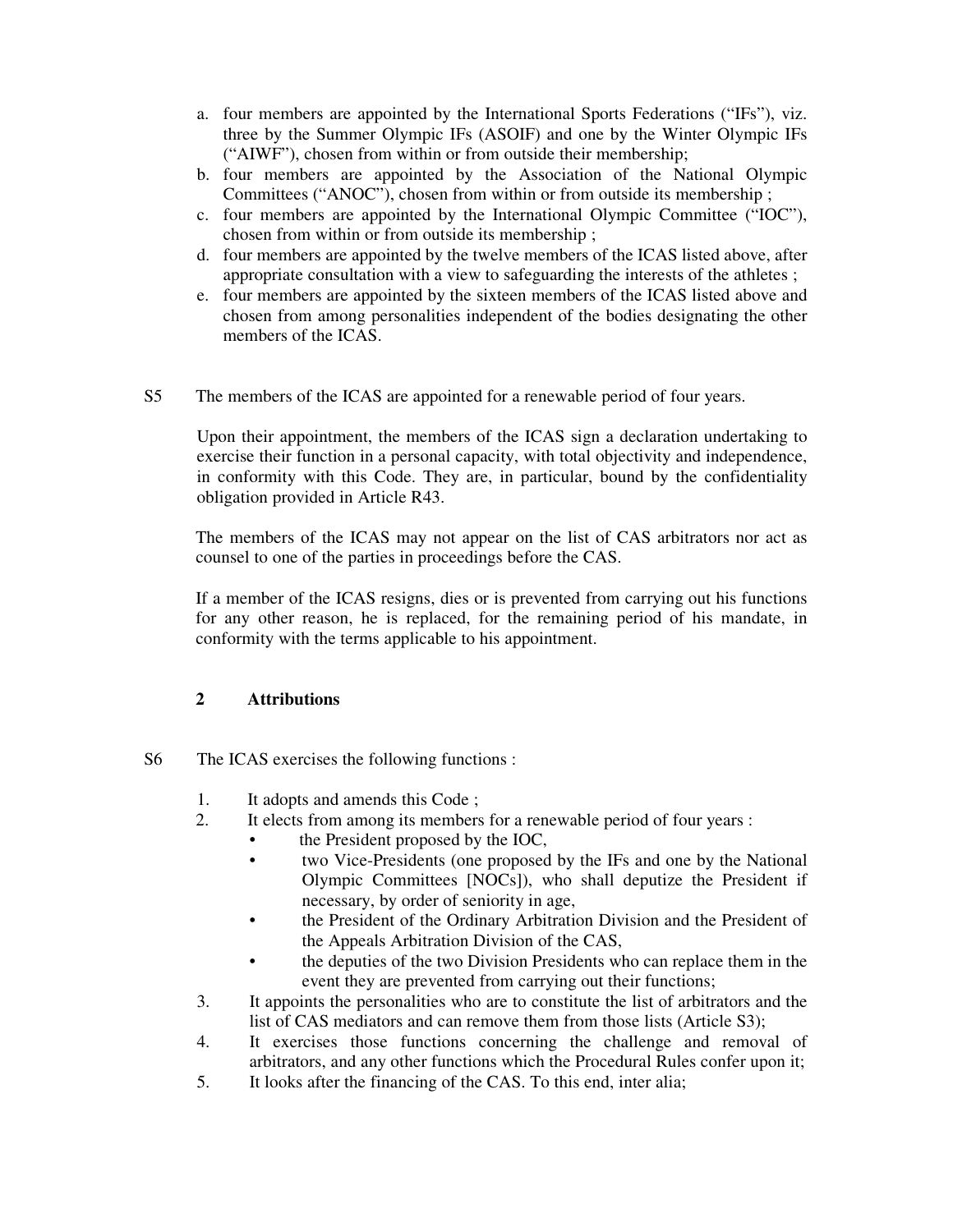- 5.1 it receives and manages the funds allocated to its operations, in conformity with the financial regulations of the CAS;
- 5.2 it approves the ICAS budget prepared by the CAS Court Office;
- 5.3 it approves the annual accounts of the CAS established by the CAS Court Office;
- 6. It appoints the CAS Secretary General and terminates his duties upon proposal of the President;
- 7. It supervises the activities of the CAS Court Office;
- 8. If it deems such action appropriate, it sets up regional or local, permanent or ad hoc arbitration structures ;
- 9. If it deems such action appropriate, it creates a legal aid fund to facilitate access to CAS arbitration and determines the terms of implementation ;
- 10. It may take any other action which it deems likely to protect the rights of the parties and, in particular, to best guarantee the total independence of the arbitrators and to promote the settlement of sports-related disputes through arbitration.
- S7 The ICAS exercises its functions either itself, or through the intermediary of its Board, comprising the President and two Vice-Presidents of the ICAS, the President of the Ordinary Arbitration Division and the President of the CAS Appeals Arbitration Division.

The ICAS may not delegate to the Board the functions listed under Article S6, paragraphs 1, 2, 5.2 and 5.3.

# **3 Operation**

S8 The ICAS meets whenever the activity of the CAS so requires, but at least once a year.

The ICAS constitutes a quorum when at least half its members participate in taking a decision. Decisions are taken during meetings or by correspondence by a simple majority of the voting members, the President having the casting vote in the event of a tie. However, any modification of this Code requires a majority of two-thirds of the ICAS members. ICAS members may not act by proxy.

The CAS Secretary General takes part in the decision-making with a consultative voice and acts as Secretary to the ICAS.

- S9 The President of the ICAS is also President of the CAS. He is also responsible for the ordinary administrative tasks within the remit of the ICAS.
- S10 The Board of the ICAS meets at the invitation of the ICAS President.

The CAS Secretary General participates in the decision-making with a consultative voice and acts as Secretary to the Board.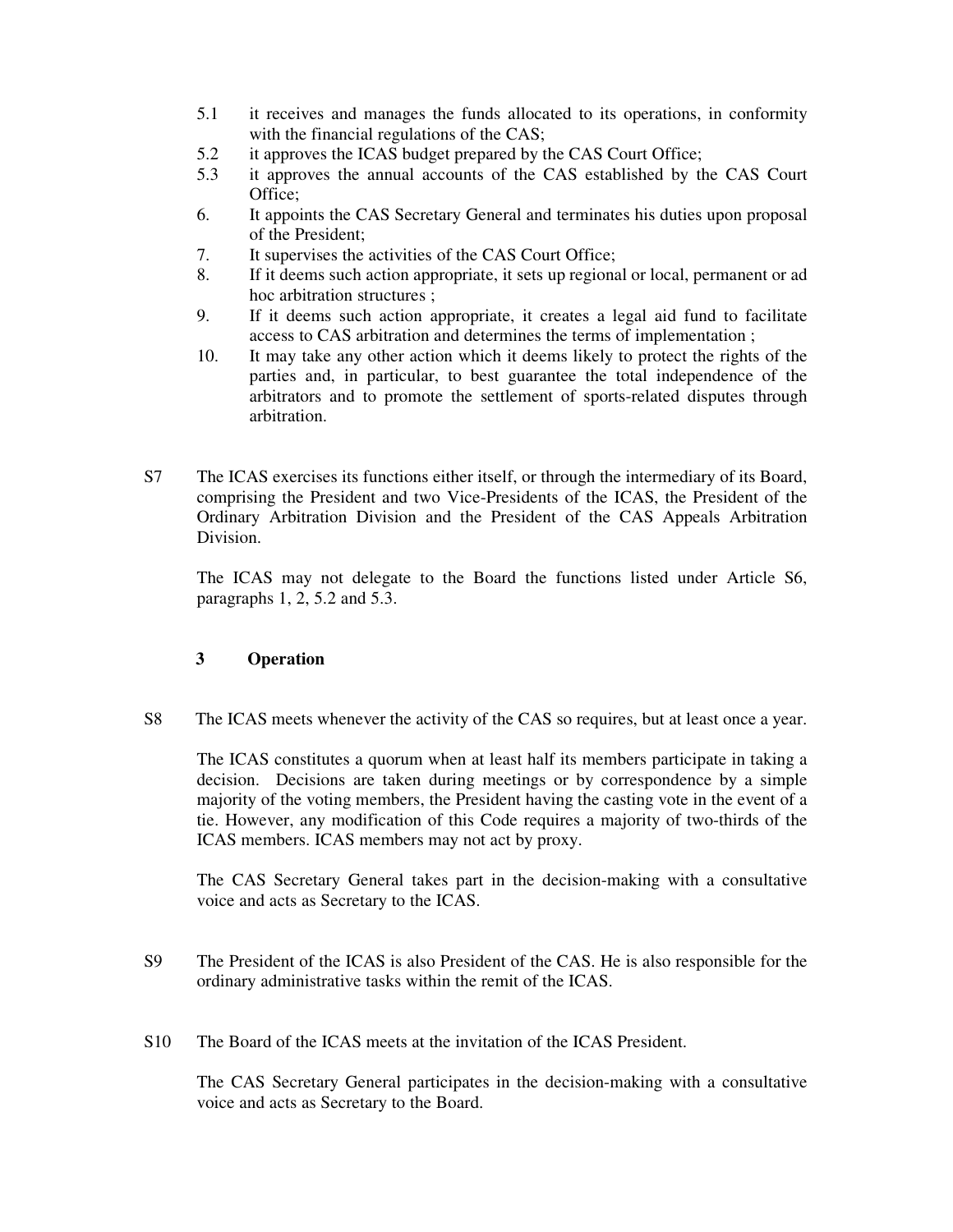The Board constitutes a quorum if three of its members participate in taking a decision. Decisions are taken during meetings or by correspondence with a simple majority of those voting ; the President has the casting vote in the event of a tie.

S11 A member of the ICAS or the Board may be challenged when circumstances allow legitimate doubt to be cast on his independence vis-à-vis one of the parties to an arbitration which must be the subject of a decision by the ICAS or the Board pursuant to Article S6, paragraph 4. He shall spontaneously disqualify himself when the subject of a decision is an arbitration procedure in which a sports-related body to which he belongs appears as a party or in which a member of the law firm to which he belongs is an arbitrator or counsel.

The ICAS, with the exception of the challenged member, shall determine the directions with respect to the procedure for challenge.

The disqualified member shall not take part in the deliberations concerning the arbitration in question and shall not receive any information on the activities of the ICAS and the Board concerning such arbitration.

# **C The Court of Arbitration for Sport (CAS)**

# **1 Mission**

S12 The CAS sets in operation Panels which have the task of providing for the resolution by arbitration and/or mediation of disputes arising within the field of sport in conformity with the Procedural Rules (Articles R27 et seq.).

To this end, the CAS attends to the constitution of Panels and the smooth running of the proceedings. It places the necessary infrastructure at the disposal of the parties.

The responsibilities of such Panels are, inter alia :

- a. to resolve the disputes that are referred to them through ordinary arbitration ;
- b. to resolve through the appeals arbitration procedure disputes concerning the decisions of federations, associations or other sports-related bodies, insofar as the statutes or regulations of the said sports-related bodies or a specific agreement so provide ;
- c. to give non-binding advisory opinions at the request of the IOC, the IFs, the NOCs, WADA, the associations recognized by the IOC and the Olympic Games Organizing Committees ("OCOGs").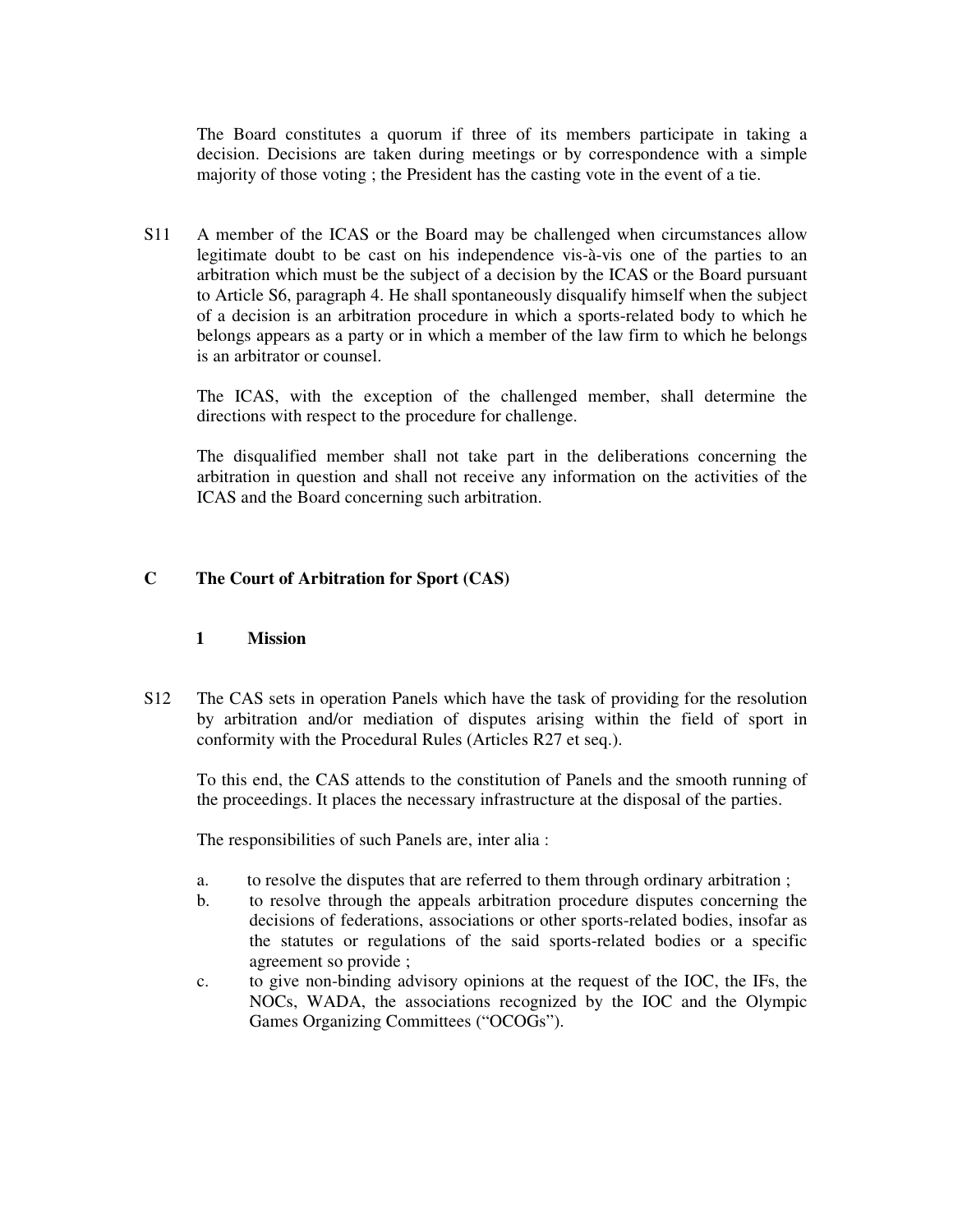# **2 Arbitrators**

S13 The personalities designated by the ICAS, in conformity with Article S6, paragraph 3, appear on the CAS list for a renewable period of four years. The ICAS reviews the complete list every four years; the new list enters into force on 1 January of the following year.

There are at least one hundred and fifty arbitrators and at least fifty mediators.

- S14 In establishing the list of CAS arbitrators, the ICAS shall call upon personalities with full legal training, recognized competence with regard to sports law and/or international arbitration, a good knowledge of sport in general and a good command of at least one CAS working language. In addition, the ICAS shall respect, in principle, the following distribution :
	- 1/5th of the arbitrators selected from among the persons proposed by the IOC, chosen from within its membership or from outside;
	- 1/5th of the arbitrators selected from among the persons proposed by the IFs, chosen from within their membership or outside;
	- 1/5th of the arbitrators selected from among the persons proposed by the NOCs, chosen from within their membership or outside;
	- 1/5th of the arbitrators chosen, after appropriate consultations, with a view to safeguarding the interests of the athletes;
	- 1/5th of the arbitrators chosen from among persons independent of the bodies responsible for proposing arbitrators in conformity with the present article.
- S15 The proposals for designating such arbitrators that shall constitute the list referred to in Article S14, shall be notified to the ICAS.

The list of CAS arbitrators and all modifications to such list are published.

- S16 In appointing the personalities who appear on the list of arbitrators, the ICAS shall, wherever possible, ensure fair representation of the continents and of the different juridical cultures.
- S17 Subject to the provisions of the Procedural Rules (Articles R27 et seq.), if a CAS arbitrator resigns, dies or is prevented from carrying out his functions for any other reason, he may be replaced, for the remaining period of his mandate, in conformity with the terms applicable to his appointment.
- S18 The personalities who appear on the list of arbitrators may be called upon to serve on Panels constituted by either of the CAS Divisions.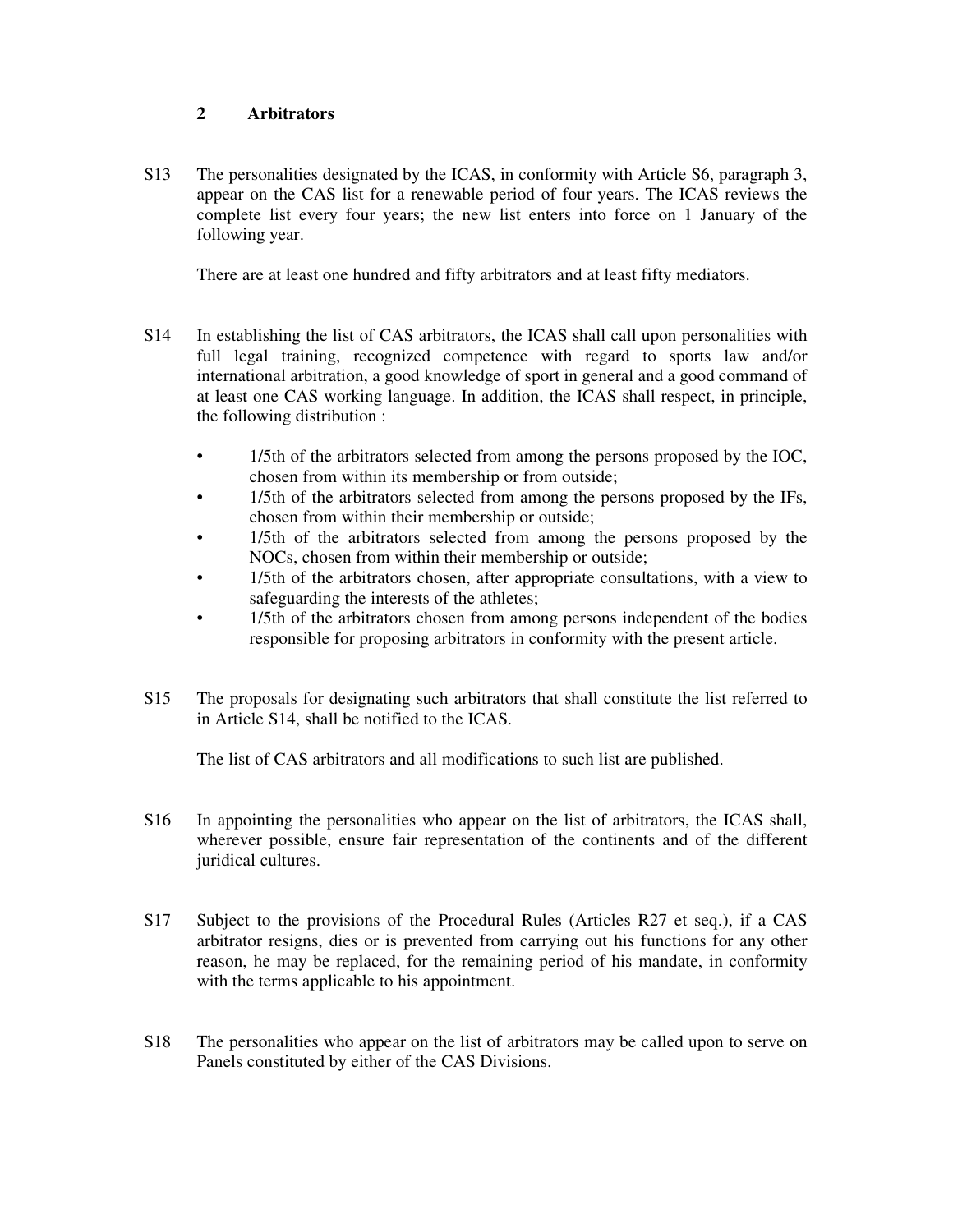Upon their appointment, the CAS arbitrators and mediators sign a declaration undertaking to exercise their functions personally with total objectivity and independence, and in conformity with the provisions of this Code.

S19 CAS arbitrators are bound by the duty of confidentiality, which is provided for in the Code and in particular shall not disclose to any third party any facts or other information relating to proceedings conducted before CAS..

# **3 Organisation of the CAS**

- S20 The CAS is composed of two divisions, the Ordinary Arbitration Division and the Appeals Arbitration Division.
	- a. **The Ordinary Arbitration Division** constitutes Panels, whose task is to resolve disputes submitted to the ordinary procedure, and performs, through the intermediary of its President or his deputy, all other functions in relation to the smooth running of the proceedings conferred upon it by the Procedural Rules (Articles R27 et seq.).
	- b. **The Appeals Arbitration Division** constitutes Panels, whose task is to resolve disputes concerning the decisions of federations, associations or other sportsrelated bodies insofar as the statutes or regulations of the said sports-related bodies or a specific agreement so provide. It performs, through the intermediary of its President or his deputy, all other functions in relation to the smooth running of the proceedings conferred upon it by the Procedural Rules (Articles R27 et seq.).

Arbitration proceedings submitted to the CAS are assigned by the Court Office to one of these two Divisions according to their nature. Such assignment may not be contested by the parties or raised by them as a cause of irregularity.

The CAS has a mediation system that it sets in motion in accordance with its regulations.

S21 The President of one or other of the two Divisions of the CAS may be challenged if circumstances exist that give rise to legitimate doubts with regard to his independence vis-à-vis one of the parties to an arbitration assigned to his Division. He shall spontaneously disqualify himself if, in arbitration proceedings assigned to his Division, one of the parties is a sports-related body to which he belongs, or if a member of the law firm to which he belongs is acting as arbitrator or counsel.

The ICAS, with the exception of the challenged member, shall determine the directions with respect to the procedure for challenge.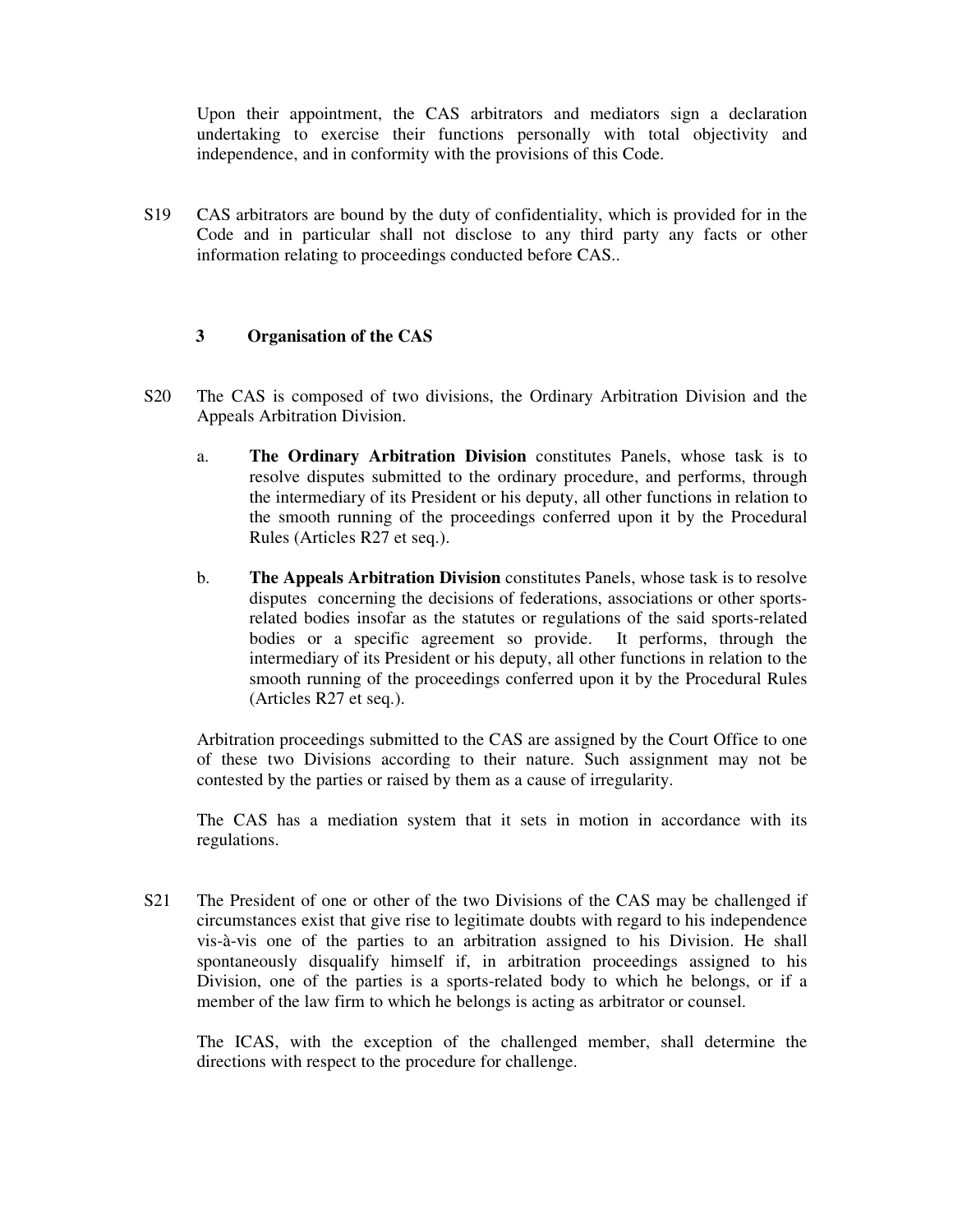If the President of one of the two Divisions is challenged, the functions relating to the smooth running of the proceedings conferred upon him by the Procedural Rules (Articles R27 et seq.), are performed by his deputy or by the CAS President if the deputy is also challenged. The persons disqualified shall not receive any information concerning the activities of the CAS regarding the arbitration proceedings which led to their disqualification.

S22 The CAS includes a Court Office composed of a Secretary General and one or more Counsel, who replace the Secretary General when required.

The Court Office performs the functions which are assigned to it by this Code.

#### **D Miscellaneous Provisions**

- S23 These Statutes are supplemented by the Procedural Rules adopted by the ICAS.
- S24 The English text and the French text are authentic. In the event of any divergence, the French text shall prevail.
- S25 These Statutes may be amended by decision of the ICAS, in conformity with Article S8.
- S26 These Statutes and Procedural Rules come into force through the decision of the ICAS, taken by a two-thirds majority.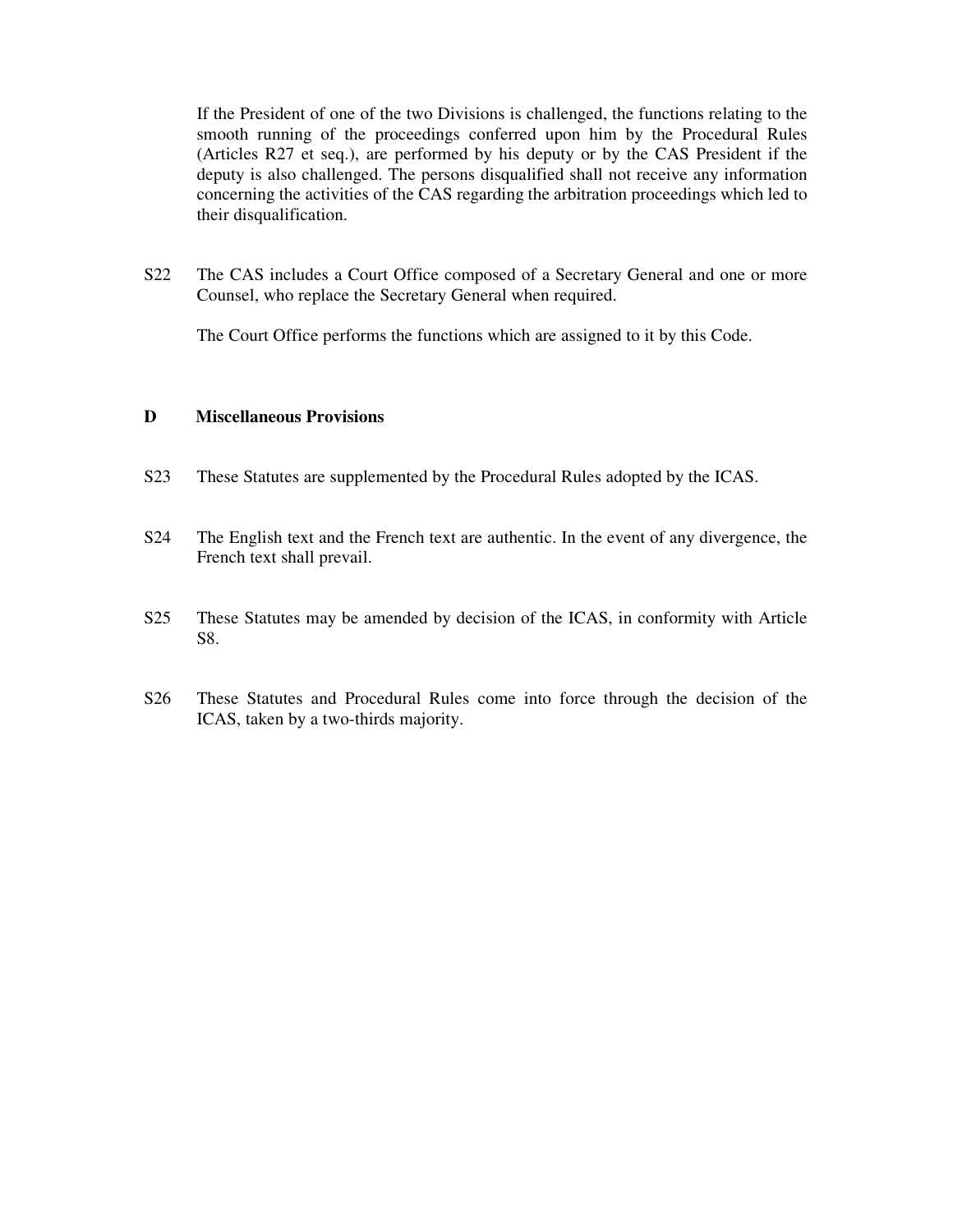# **Procedural Rules**

### **A General Provisions**

### R27 Application of the Rules

These Procedural Rules apply whenever the parties have agreed to refer a sportsrelated dispute to the CAS. Such disputes may arise out of an arbitration clause inserted in a contract or regulations or of a later arbitration agreement (ordinary arbitration proceedings) or involve an appeal against a decision rendered by a federation, association or sports-related body where the statutes or regulations of such bodies, or a specific agreement provides for an appeal to the CAS (appeal arbitration proceedings).

Such disputes may involve matters of principle relating to sport or matters of pecuniary or other interests brought into play in the practice or the development of sport and, generally speaking, any activity related or connected to sport.

These Procedural Rules also apply where the CAS is called upon to give an advisory opinion (consultation proceedings).

#### R28 Seat

The seat of the CAS and of each Arbitration Panel ("Panel") is in Lausanne, Switzerland. However, should circumstances so warrant, and after consultation with all parties, the President of the Panel or, if he has not yet been appointed, the President of the relevant Division may decide to hold a hearing in another place and issues the appropriate directions related to such hearing.

#### R29 Language

The CAS working languages are French and English. In the absence of agreement between the parties, the President of the Panel or, if he has not yet been appointed, the President of the relevant Division, shall select one of these two languages as the language of the arbitration at the outset of the procedure, taking into account all pertinent circumstances. Then, the procedure is conducted exclusively in the language selected, unless the parties and the Panel agree otherwise.

The parties may choose another language provided that the Arbitration Panel agrees. The parties shall advise the CAS of such a choice. In the event of such a choice, the Panel may order that the parties bear all or part of the translation and interpreting costs.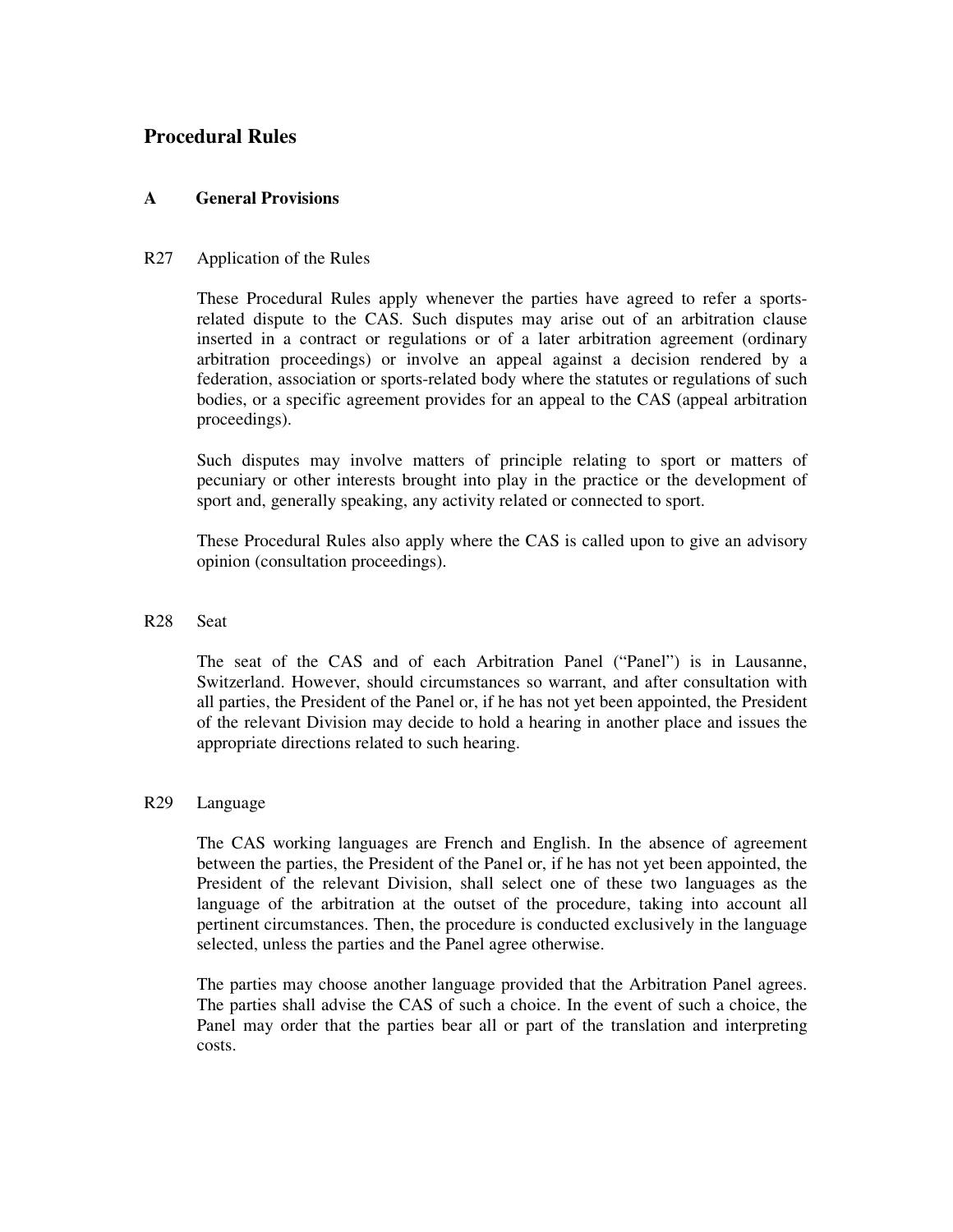The Panel may order that all documents submitted in languages other than that of the procedure be filed together with a certified translation in the language of the procedure.

#### R30 Representation and Assistance

The parties may be represented or assisted by persons of their choice. The names, addresses, telephone and facsimile numbers of the persons representing the parties shall be communicated to the Court Office, the other party and the Panel after its formation. A power of attorney may be required.

### R31 Notifications and Communications

All notifications and communications that the CAS or the Panel intend for the parties shall be made through the Court Office. The notifications and communications shall be written in French or in English and sent to the address shown in the arbitration request, statement of appeal or application for an opinion, or to any other address specified at a later date.

All arbitration awards, orders, and other decisions made by the CAS and the Panel shall be notified by any means permitting proof of receipt.

All communications from the parties intended for CAS or the Panel shall be sent by courier or facsimile to the CAS, failing which they shall be declared inadmissible. The request for arbitration, the statement of appeal, the request for participation of a third party and all written submissions and exhibits must be filed by the parties in as many copies as there are other parties and arbitrators, together with one additional copy for the CAS itself.

### R32 Time limits

The time limits fixed under the present Code shall begin from the day after that on which notification by the CAS is received. Official holidays and non-working days are included in the calculation of time limits. The time limits fixed under the present Code are respected if the communications by the parties are sent before midnight on the last day on which such time limits expire. If the last day of the time limit is an official holiday or a non-business day in the country where the notification has been made, the time limit shall expire at the end of the first subsequent business day.

Upon application on justified grounds, either the President of the Panel or, if he has not yet been appointed, the President of the relevant Division, may extend the time limits provided in these Procedural Rules, with the exception of the time limit for the filing of the statement of appeal, if the circumstances so warrant.

#### R33 Independence and Qualifications of Arbitrators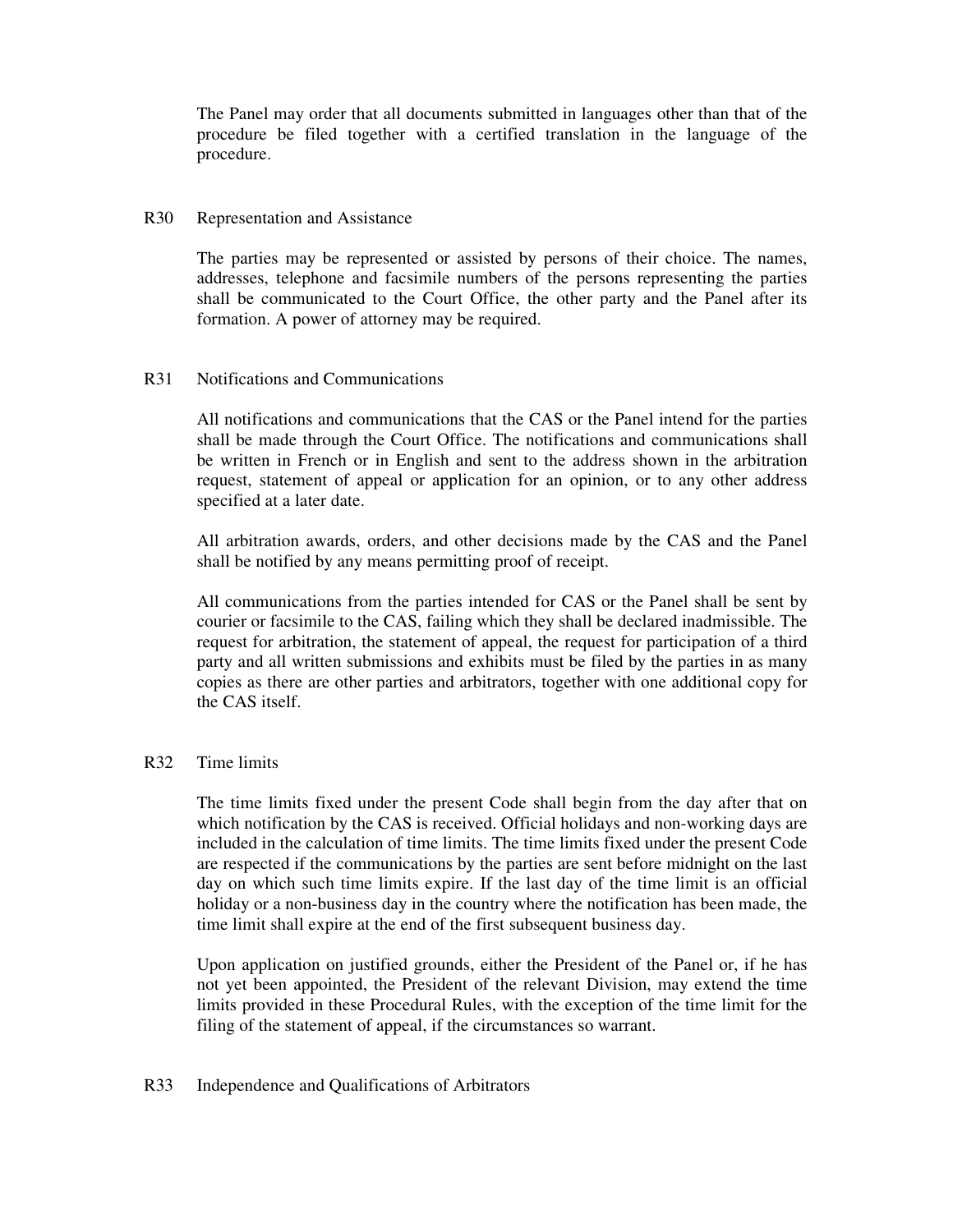Every arbitrator shall be and remain independent of the parties and shall immediately disclose any circumstances likely to affect his independence with respect to any of the parties.

Every arbitrator shall appear on the list drawn up by the ICAS in accordance with the Statutes which are part of this Code, shall have a good command of the language of the arbitration and shall have the availability required to expeditiously complete the arbitration.

### R34 Challenge

An arbitrator may be challenged if the circumstances give rise to legitimate doubts over his independence. The challenge shall be brought within 7 days after the ground for the challenge has become known.

Challenges are in the exclusive power of the ICAS which may exercise such power through its Board in accordance with the Statutes which are part of this Code. The petition setting forth the facts giving rise to the challenge shall be lodged by a party. The ICAS or its Board shall rule on the challenge after the other parties, the challenged arbitrator and the other arbitrators have been invited to submit written comments. It shall give brief reasons for its decision. The ICAS may decide to publish decisions related to petitions for challenge.

#### R35 Removal

An arbitrator may be removed by the ICAS if he refuses to or is prevented from carrying out his duties or if he fails to fulfil his duties pursuant to the present Code. The ICAS may exercise such power through its Board in accordance with the Statutes which form part of this Code. The Board shall invite the parties, the arbitrator in question and the other arbitrators to submit written comments and shall give brief reasons for its decision.

#### R36 Replacement

In the event of resignation, death, challenge or removal of an arbitrator, such arbitrator shall be replaced in accordance with the provisions applicable to his appointment. Unless otherwise agreed by the parties or otherwise decided by the Panel, the proceedings shall continue without repetition of the procedure which took place prior to the replacement.

#### R37 Provisional and Conservatory Measures

No party may apply for provisional or conservatory measures under these Procedural Rules before the request for arbitration or the statement of appeal, which implies the exhaustion of internal remedies, has been filed with the CAS.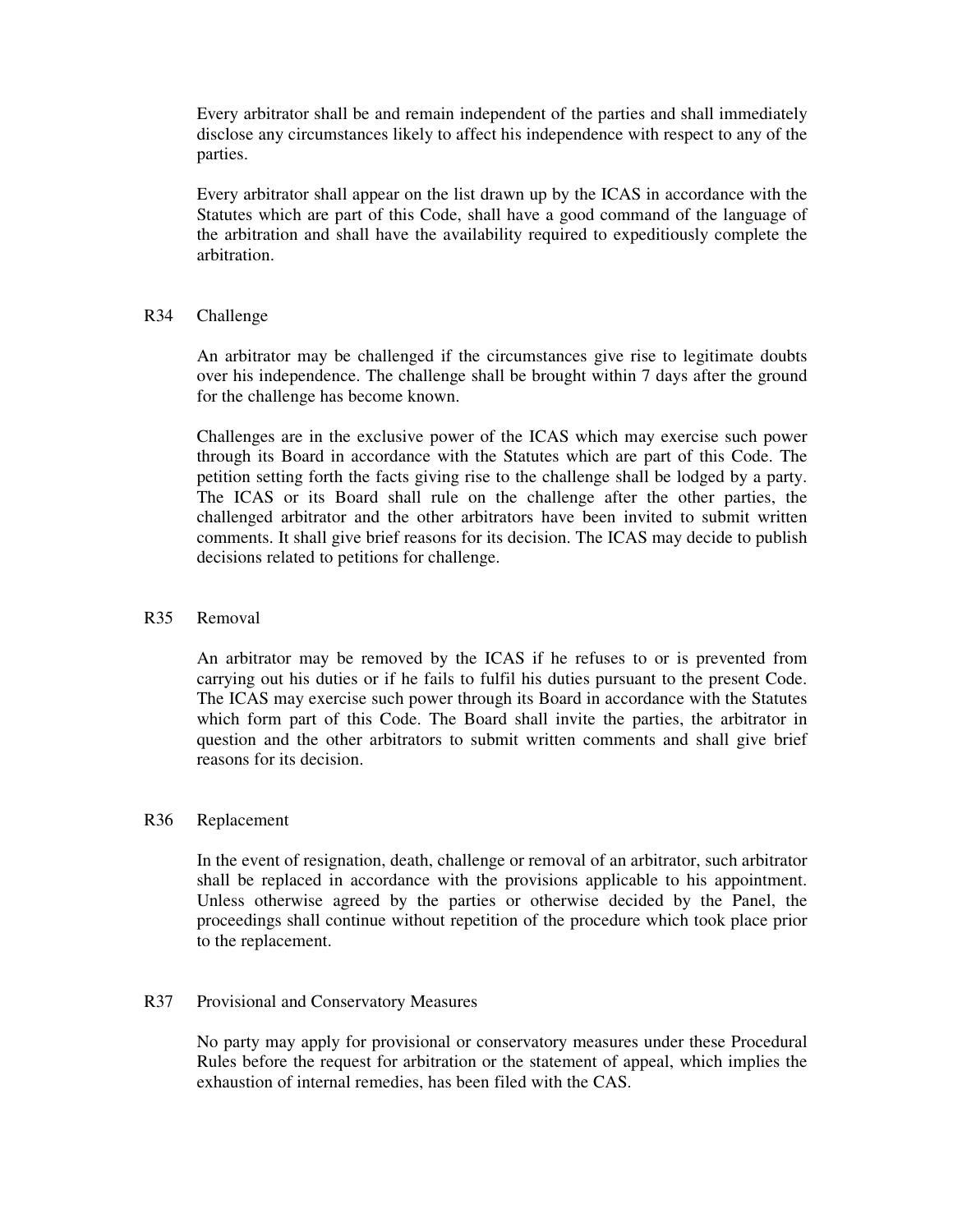The President of the relevant Division, prior to the transfer of the file to the Panel, or thereafter the Panel may, upon application by one of the parties, make an order for provisional or conservatory measures. In agreeing to submit to these Procedural Rules any dispute subject to appeal arbitration proceedings, the parties expressly waive their rights to request such measures from state authorities. This waiver does not apply to provisional or conservatory measures in connection with disputes subject to ordinary arbitration proceedings.

If an application for provisional measures is filed, the President of the relevant Division or the Panel invites the opponent to express his position within ten days or within a shorter time limit if circumstances so require. The President of the relevant Division or the Panel shall issue an order within a short time. In case of utmost urgency, the President of the relevant Division, prior to the transfer of the file to the Panel, or thereafter the President of the Panel may issue an order upon mere presentation of the application, provided that the opponent is heard subsequently.

Provisional and conservatory measures may be made conditional upon the provision of security.

### **B Special Provisions Applicable to the Ordinary Arbitration Procedure**

#### R38 Request for Arbitration

The party intending to submit a reference to arbitration under these Procedural Rules shall file a request with the CAS containing :

- the name and address of the Respondent;
- a brief statement of the facts and legal argument, including a statement of the issue to be submitted to the CAS for determination;
- the Claimant's request for relief;
- a copy of the contract containing the arbitration agreement or of any document providing for arbitration in accordance with these Procedural Rules;
- any relevant information about the number and choice of the arbitrator(s), in particular if the arbitration agreement provides for three arbitrators, the name and address of the arbitrator chosen by the Claimant from the CAS list of names.

Upon filing its request, the Claimant shall pay the Court Office fee provided in Article R64.1.

If the above-mentioned requirements are not fulfilled when the request for arbitration is filed, the CAS Court Office shall grant once only a short deadline to the Claimant to complete his request, failing which it shall be deemed withdrawn.

#### R39 Initiation of the Arbitration by the CAS and Answer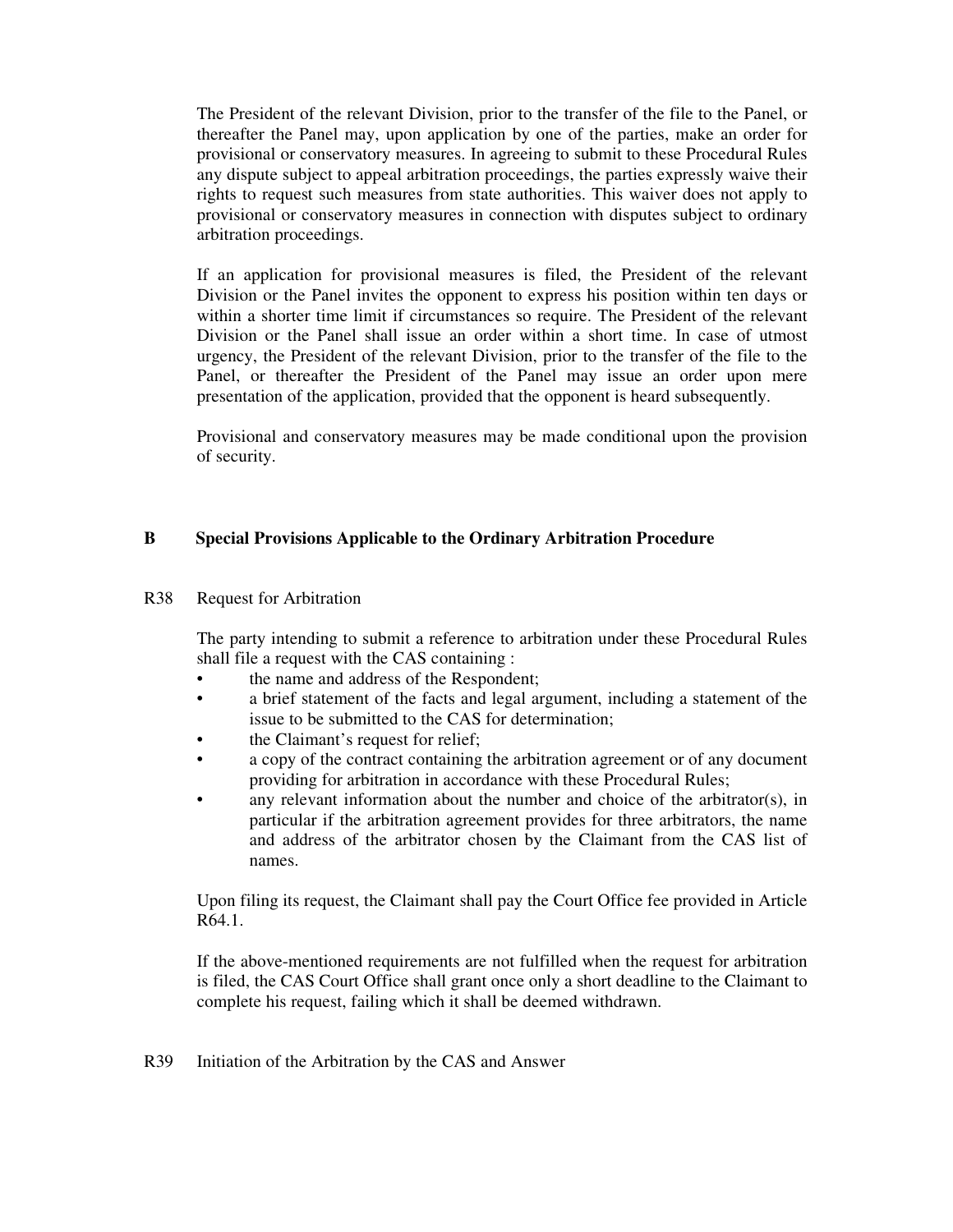Unless it is apparent from the outset that there is manifestly no arbitration agreement referring to the CAS, the Court Office shall take all appropriate actions to set the arbitration in motion. To this effect, it shall in particular communicate the request to the Respondent, call upon the parties to express themselves on the law applicable to the merits of the dispute and set time limits for the Respondent to submit any relevant information about the number and choice of the arbitrator(s), in particular to appoint an arbitrator from the CAS list, as well as to file an answer to the request for arbitration. The answer shall contain :

- a brief statement of the defence:
- any defence of lack of jurisdiction;
- any counterclaim.

### R40 Formation of the Panel

### R40.1 Number of Arbitrators

The Panel is composed of one or three arbitrators. If the arbitration agreement does not specify the number of arbitrators, the President of the Division shall determine the number, taking into account the amount in dispute and the complexity of the dispute.

### R40.2 Appointment of the Arbitrators

The parties may agree on the method of appointment of the arbitrators. In the absence of an agreement, the arbitrators shall be appointed in accordance with the following paragraphs.

If, by virtue of the arbitration agreement or a decision of the President of the Division, a sole arbitrator is to be appointed, the parties may select him by mutual agreement within a time limit of fifteen days set by the Court Office upon receipt of the request. In the absence of an agreement being reached within that time limit, the President of the Division shall proceed with the appointment.

If, by virtue of the arbitration agreement or a decision of the President of the Division, three arbitrators are to be appointed, the Claimant shall appoint its arbitrator in the request or within the time limit set in the decision on the number of arbitrators and the Respondent shall appoint its arbitrator within the time limit set by the Court Office upon receipt of the request. In the absence of such appointment, the President of the Division shall proceed with the appointment in lieu of the parties. The two arbitrators so appointed shall select the President of the Panel by mutual agreement within a time limit set by the Court Office. In the absence of an agreement being reached within that time limit, the President of the Division shall appoint the President of the Panel in lieu of the two arbitrators.

R40.3 Confirmation of the Arbitrators and Transfer of the File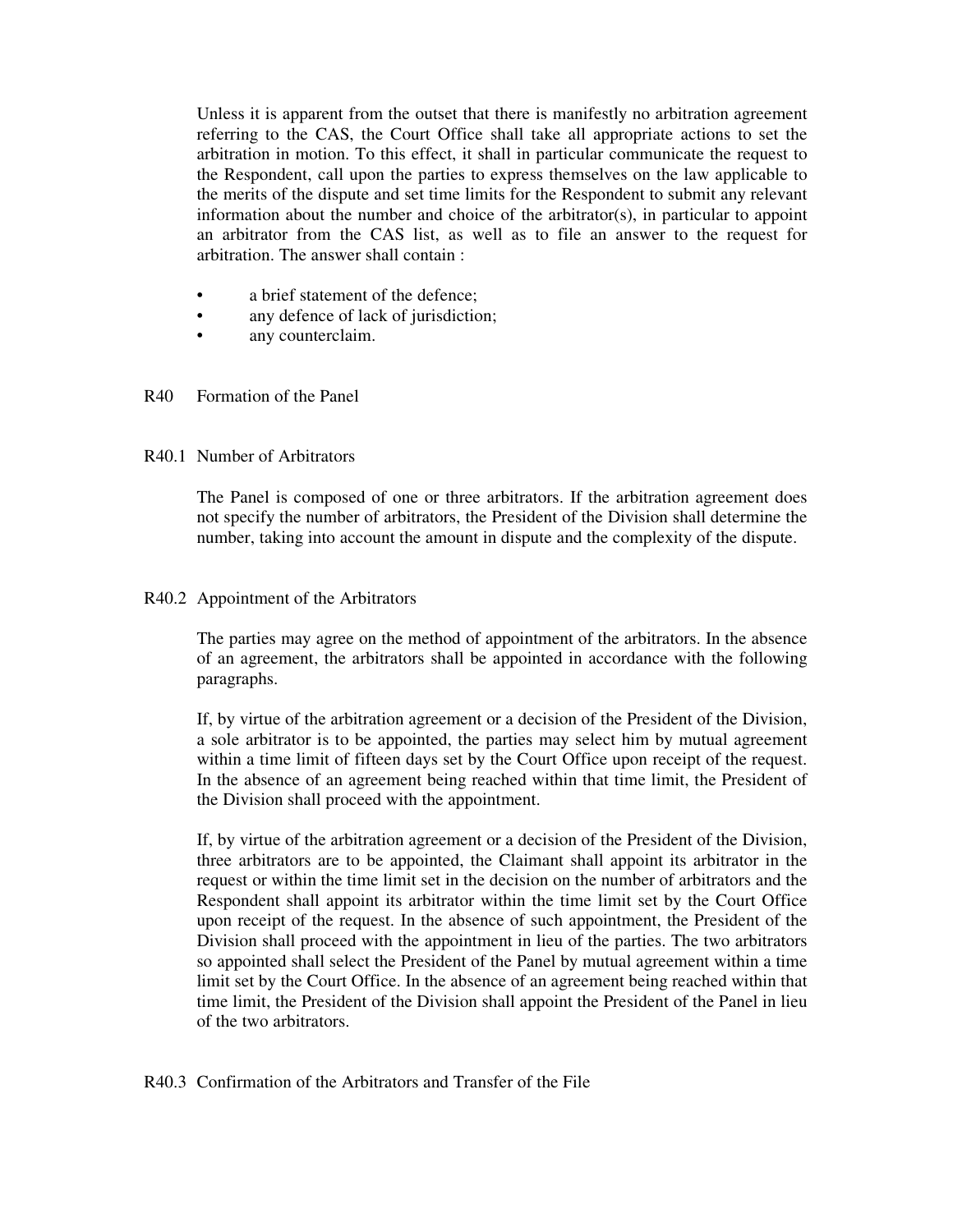Any arbitrator selected by the parties or by other arbitrators shall only be deemed appointed after confirmation by the President of the Division. Before proceeding with such confirmation, the latter shall ascertain that the arbitrator fulfils the requirements of Article R33.

Once the Panel is formed, the Court Office takes notice of the formation and transfers the file to the arbitrators.

#### R41 Multiparty Arbitration

#### R41.1 Plurality of Claimants / Respondents

If the request for arbitration names several Claimants and/or Respondents, the CAS shall proceed with the formation of the Panel in accordance with the number of arbitrators and the method of appointment agreed by all parties. In the absence of such an agreement, the President of the Division shall decide on the number of arbitrators in accordance with Article R40.1.

If a sole arbitrator is to be appointed, Article R40.2 shall apply. If three arbitrators are to be appointed and there are several Claimants, the Claimants shall jointly appoint an arbitrator. If three arbitrators are to be appointed and there are several Respondents, the Respondents shall jointly appoint an arbitrator. In the absence of such a joint appointment, the President of the Division shall proceed with the appointment in lieu of the Claimants/Respondents. If there are three or more parties with divergent interests, both arbitrators shall be appointed in accordance with the agreement between the parties. In the absence of such agreement, the arbitrators shall be appointed by the President of the Division in accordance with Article R40.2. In all cases, the arbitrators shall select the President of the Panel in accordance with Article R40.2.

#### R41.2 Joinder

If a Respondent intends to cause a third party to participate in the arbitration, it shall mention it in its answer, together with the reasons therefor, and file an additional copy of its answer. The Court Office shall communicate this copy to the person whose participation is requested and set such person a time limit to state its position on its participation and to submit a response pursuant to Article R39. It shall also set a time limit for the Claimant to express its position on the participation of the third party.

#### R41.3 Intervention

If a third party intends to participate as a party in the arbitration, it shall file with the CAS an application to this effect, together with the reasons therefor within the time limit set for the Respondent's answer to the request for arbitration. To the extent applicable, such application shall have the same contents as a request for arbitration. The Court Office shall communicate a copy of this application to the parties and set a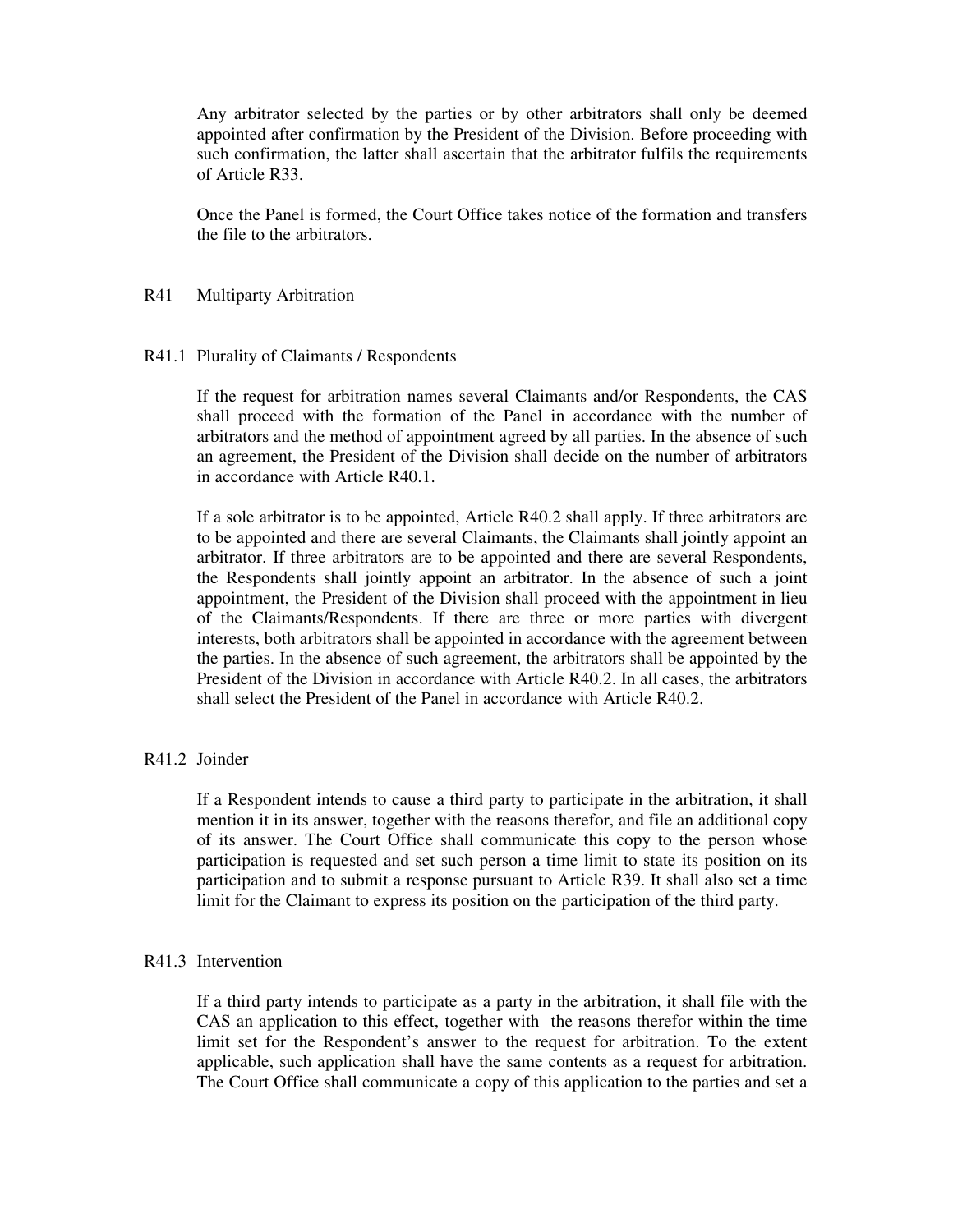time limit for them to express their position on the participation of the third party and to file, to the extent applicable, an answer pursuant to Article R39.

#### R41.4 Joint Provisions on Joinder and Intervention

A third party may only participate in the arbitration if it is bound by the arbitration agreement or if itself and the other parties agree in writing.

Upon expiration of the time limit set in Articles R41.2 and R41.3, the President of the Division or the Panel, if it has already been appointed, shall decide on the participation of the third party, taking into account, in particular, the prima facie existence of an arbitration agreement as referred to in Article R39 above. The decision of the President of the Division shall be without prejudice to the decision of the Panel on the same matter.

If the President of the Division accepts the participation of the third party, the CAS shall proceed with the formation of the Panel in accordance with the number of arbitrators and the method of appointment agreed by all parties. In the absence of such an agreement between the parties, the President of the Division shall decide on the number of arbitrators in accordance with Article R40.1. If a sole arbitrator is to be appointed, Article R40.2 shall apply. If three arbitrators are to be appointed, the arbitrators shall be appointed by the President of the Division and shall choose the President of the Panel in accordance with Article R40.2.

Regardless of the decision of the Panel on the participation of the third party, the formation of the Panel cannot be challenged. In the event that the Panel accepts the participation, it shall, if required, issue related procedural directions.

### R42 Conciliation

The President of the Division, before the transfer of the file to the Panel, and thereafter the Panel may at any time seek to resolve the dispute by conciliation. Any settlement may be embodied in an arbitral award rendered by consent of the parties.

### R43 Confidentiality

Proceedings under these Procedural Rules are confidential. The parties, the arbitrators and the CAS undertake not to disclose to any third party any facts or other information relating to the dispute or the proceedings. Awards shall not be made public unless the award itself so provides or all parties agree.

#### R44 Procedure before the Panel

### R44.1 Written Submissions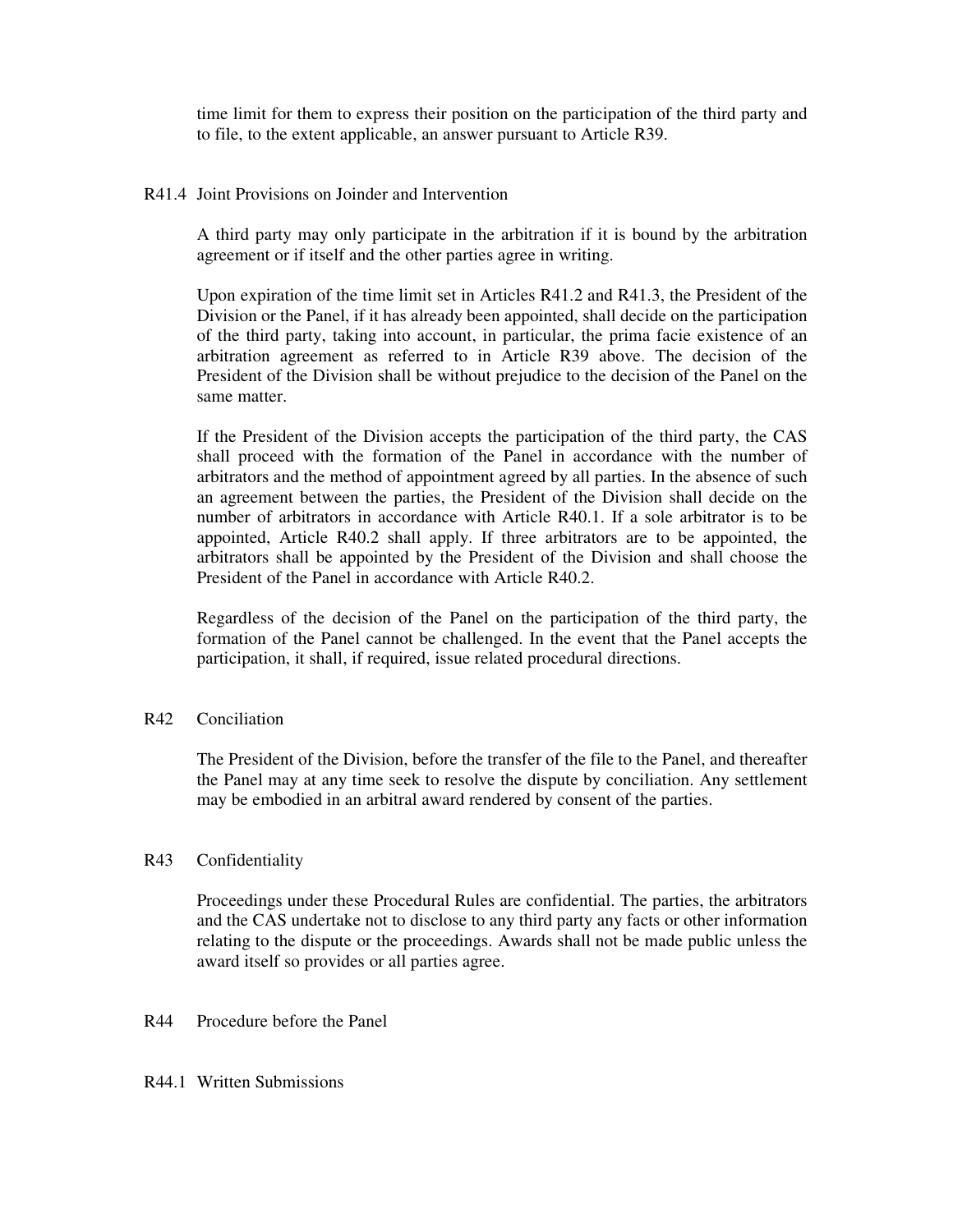The procedure before the Panel comprises written submissions and, if the Panel deems it appropriate, an oral hearing. Upon receipt of the file, the President of the Panel, if appropriate, shall issue directions in connection with the written submissions. As a general rule, there shall be one statement of claim, one response and, if the circumstances so require, one reply and one second response. The parties may, in the statement of claim and in the response, raise claims not contained in the request for arbitration and in the answer to the request. Thereafter, no party may raise any new claim without the consent of the other party.

Together with their written submissions, the parties shall produce all written evidence upon which they intend to rely. After the exchange of the written submissions, the parties shall not be authorized to produce further written evidence, except by mutual agreement or if the Panel so permits on the basis of exceptional circumstances.

In their written submissions, the parties shall specify any witnesses and experts which they intend to call and state any other evidentiary measure which they request. Any witness statements shall be filed together with the parties' submissions.

### R44.2 Hearing

Once the exchange of pleadings is closed, the President of the Panel shall issue directions with respect to the hearing and in particular set the hearing date. As a general rule, there shall be one hearing during which the Panel hears the parties, the witnesses and the expert as well as the parties' final oral arguments, for which the Respondent has the floor last.

The President of the Panel shall conduct the hearing and ensure that the statements made are concise and limited to the subject of the written presentations, to the extent that these presentations are relevant. Unless the parties agree otherwise, the hearings are not public. Minutes of the hearing may be taken. Any person heard by the Panel may be assisted by an interpreter at the cost of the party which called such person.

The parties call to be heard by the Panel such witnesses and experts which they have specified in their written submissions. The parties are responsible for the availability and costs of the witnesses and experts called to be heard.

The President of the Panel may exceptionally authorize the hearing of witnesses and experts via tele- or video-conference. With the agreement of the parties, he may also exempt a witness/expert from appearing at the hearing if the latter has previously filed a statement.

The Panel may limit or disallow the appearance of any witness or expert on the grounds of irrelevance.

Before hearing any witness, expert or interpreter, the Panel shall solemnly invite such persons to tell the truth, subject to the sanctions of perjury.

Once the hearing is closed, the parties shall not be authorized to produce further written pleadings, unless the Panel so orders.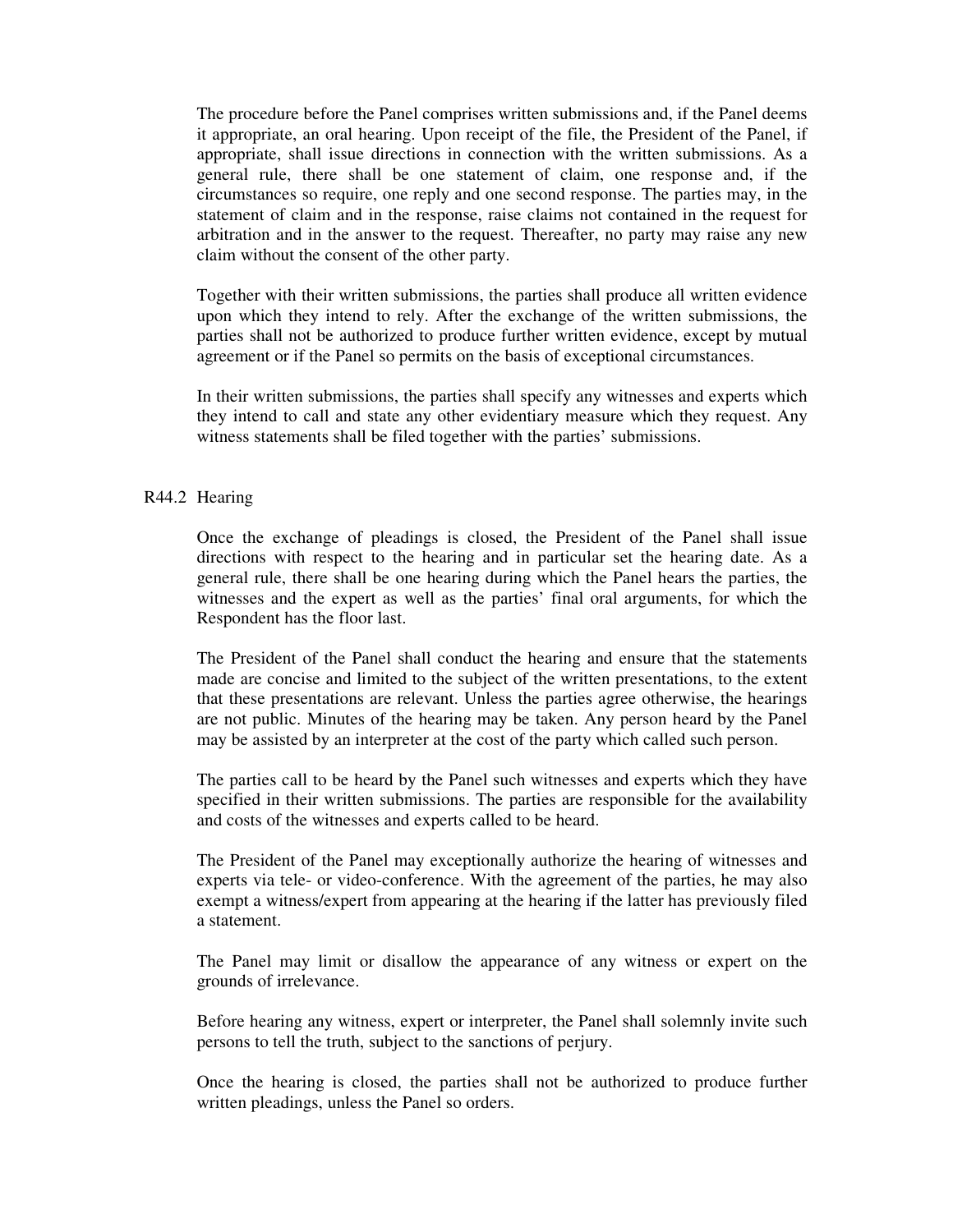After consulting the parties, the Panel may, if it deems itself to be sufficiently well informed, decide not to hold a hearing.

### R44.3 Evidentiary Proceedings Ordered by the Panel

A party may request the Panel to order the other party to produce documents in its custody or under its control. The party seeking such production shall demonstrate that the documents are likely to exist and to be relevant.

If it deems it appropriate to supplement the presentations of the parties, the Panel may at any time order the production of additional documents or the examination of witnesses, appoint and hear experts, and proceed with any other procedural act. The Panel may order the parties to contribute to any additional costs related to the hearing of witnesses and experts.

The Panel shall consult the parties with respect to the appointment and terms of reference of such expert. The expert appointed by the Panel shall be and remain independent of the parties and shall immediately disclose any circumstances likely to affect his independence with respect to any of the parties.

#### R44.4 Expedited Procedure

With the consent of the parties, the Panel may proceed in an expedited manner for which it shall issue appropriate directions.

#### R44.5 Default

If the Claimant fails to submit its statement of claim in accordance with Article R44.1 of the Code, the request for arbitration shall be deemed withdrawn.

If the Respondent fails to submit its response in accordance with Article R44.1 of the Code, the Panel may nevertheless proceed with the arbitration and deliver an award.

If any of the parties is duly summoned yet fails to appear at the hearing, the Panel may nevertheless proceed with the hearing.

#### R45 Law Applicable to the Merits

The Panel shall decide the dispute according to the rules of law chosen by the parties or, in the absence of such a choice, according to Swiss law. The parties may authorize the Panel to decide ex aequo et bono.

### R46 Award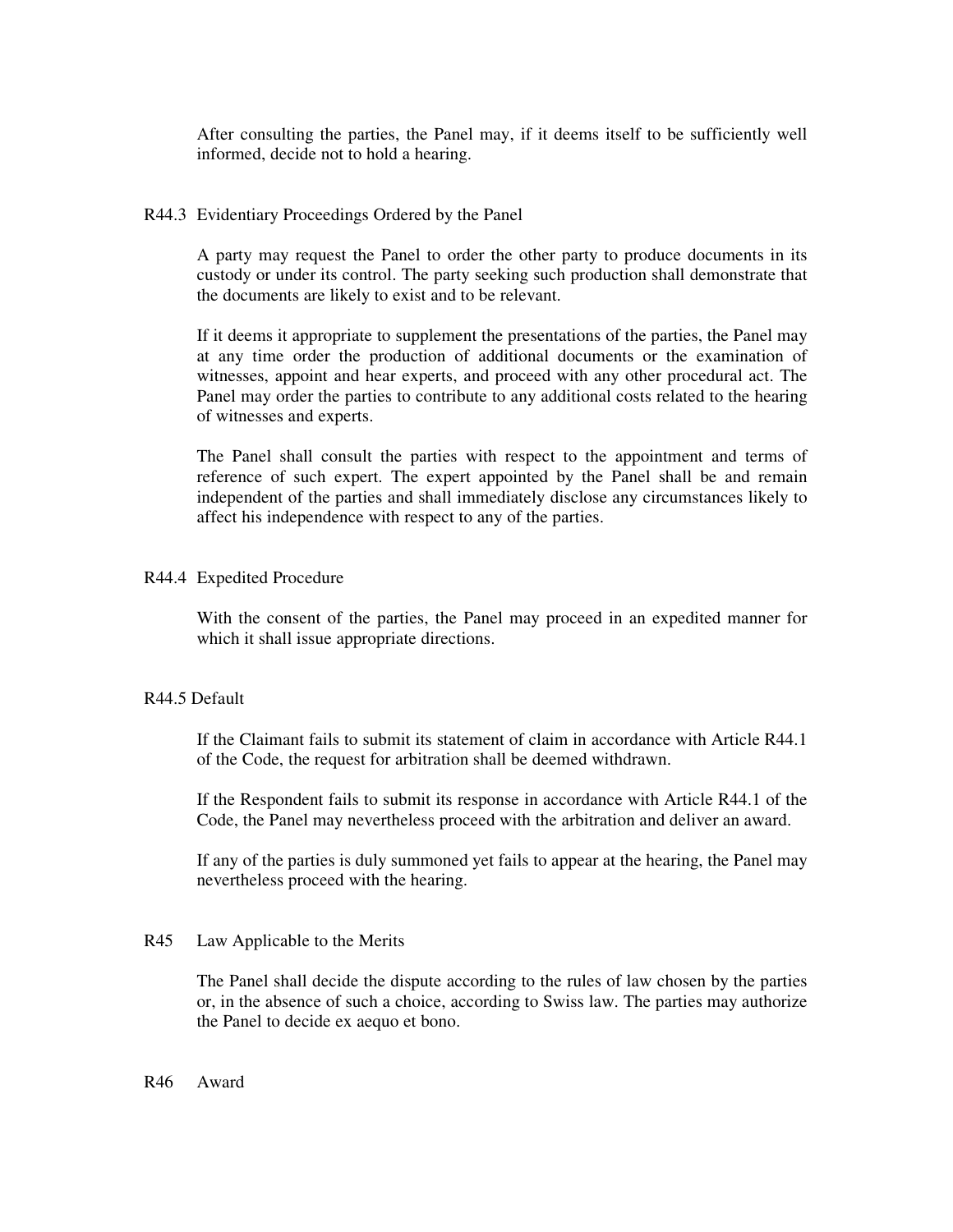The award shall be made by a majority decision, or, in the absence of a majority, by the President alone. The award shall be written, dated and signed. Unless the parties agree otherwise, it shall briefly state reasons. The signature of the President of the Panel shall suffice. Before the award is signed, it shall be transmitted to the CAS Secretary General who may make rectifications of pure form and may also draw the attention of the Panel to fundamental issues of principle.

The award notified by the CAS Court Office shall be final and binding upon the parties. It may not be challenged by way of an action for setting aside to the extent that the parties have no domicile, habitual residence, or business establishment in Switzerland and that they have expressly excluded all setting aside proceedings in the arbitration agreement or in an agreement entered into subsequently, in particular at the outset of the arbitration.

# **C Special Provisions Applicable to the Appeal Arbitration Procedure**

### R47 Appeal

An appeal against the decision of a federation, association or sports-related body may be filed with the CAS insofar as the statutes or regulations of the said body so provide or as the parties have concluded a specific arbitration agreement and insofar as the Appellant has exhausted the legal remedies available to him prior to the appeal, in accordance with the statutes or regulations of the said sports-related body.

An appeal may be filed with the CAS against an award rendered by the CAS acting as a first instance tribunal if such appeal has been expressly provided by the rules applicable to the procedure of first instance.

#### R48 Statement of Appeal

The Appellant shall submit to the CAS a statement of appeal containing :

- the name and full address of the Respondent;
- a copy of the decision appealed against;
- the Appellant's request for relief;
- the appointment of the arbitrator chosen by the Appellant from the CAS list, unless the parties have agreed to a Panel composed of a sole arbitrator;
- if applicable, an application to stay the execution of the decision appealed against, together with reasons;
- a copy of the provisions of the statutes or regulations or the specific agreement providing for appeal to the CAS.

Upon filing the statement, the Appellant shall pay the Court Office fee provided for under Article R65.2.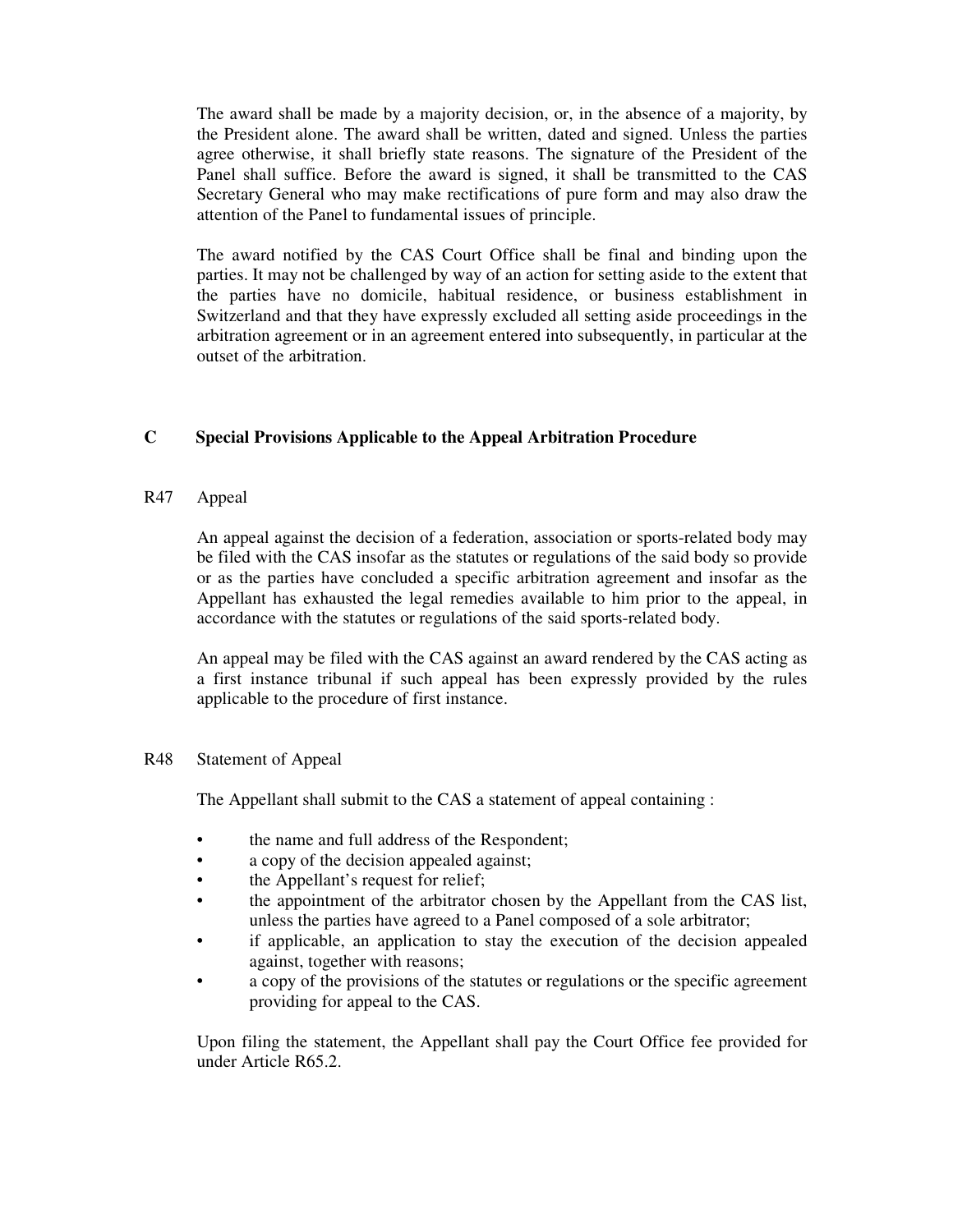If the above-mentioned requirements are not fulfilled when the statement of appeal is filed, the CAS Court Office shall grant once only a short deadline to the Appellant to complete his statement, failing which it shall be deemed withdrawn.

### R49 Time limit for Appeal

In the absence of a time limit set in the statutes or regulations of the federation, association or sports-related body concerned, or of a previous agreement, the time limit for appeal shall be twenty-one days from the receipt of the decision appealed against. After having consulted the parties, the Division President may refuse to entertain an appeal if it is manifestly late.

#### R50 Number of Arbitrators

The appeal shall be submitted to a Panel of three arbitrators, unless the Appellant establishes at the time of the statement of appeal that the parties have agreed to a Panel composed of a sole arbitrator or, in the absence of any agreement between the parties regarding the number of arbitrators, the President of the Division decides to submit the appeal to a sole arbitrator, taking into account the circumstances of the case.

When two or more cases have manifestly the same object, the President of the Appeals Arbitration Division may invite the parties to agree to refer these cases to the same Panel; in the absence of agreement between the parties, the President of the Division shall decide.

### R51 Appeal Brief

Within ten days following the expiry of the time limit for the appeal, the Appellant shall file with the CAS a brief stating the facts and legal arguments giving rise to the appeal, together with all exhibits and specification of other evidence upon which he intends to rely, failing which the appeal shall be deemed withdrawn.

In his written submissions, the Appellant shall specify any witnesses and experts whom he intends to call and state any other evidentiary measure which he requests. The witness statements, if any, shall be filed together with the appeal brief, unless the President of the Panel decides otherwise.

### R52 Initiation of the Arbitration by the CAS

Unless it is apparent from the outset that there is manifestly no arbitration agreement referring to the CAS, the CAS shall take all appropriate actions to set the arbitration in motion. To this effect, the Court Office shall, in particular, communicate the statement of appeal to the Respondent, and the President of the Division shall proceed with the formation of the Panel in accordance with Articles R53 and R54. If applicable, he shall also decide promptly on an application for a stay or for interim measures.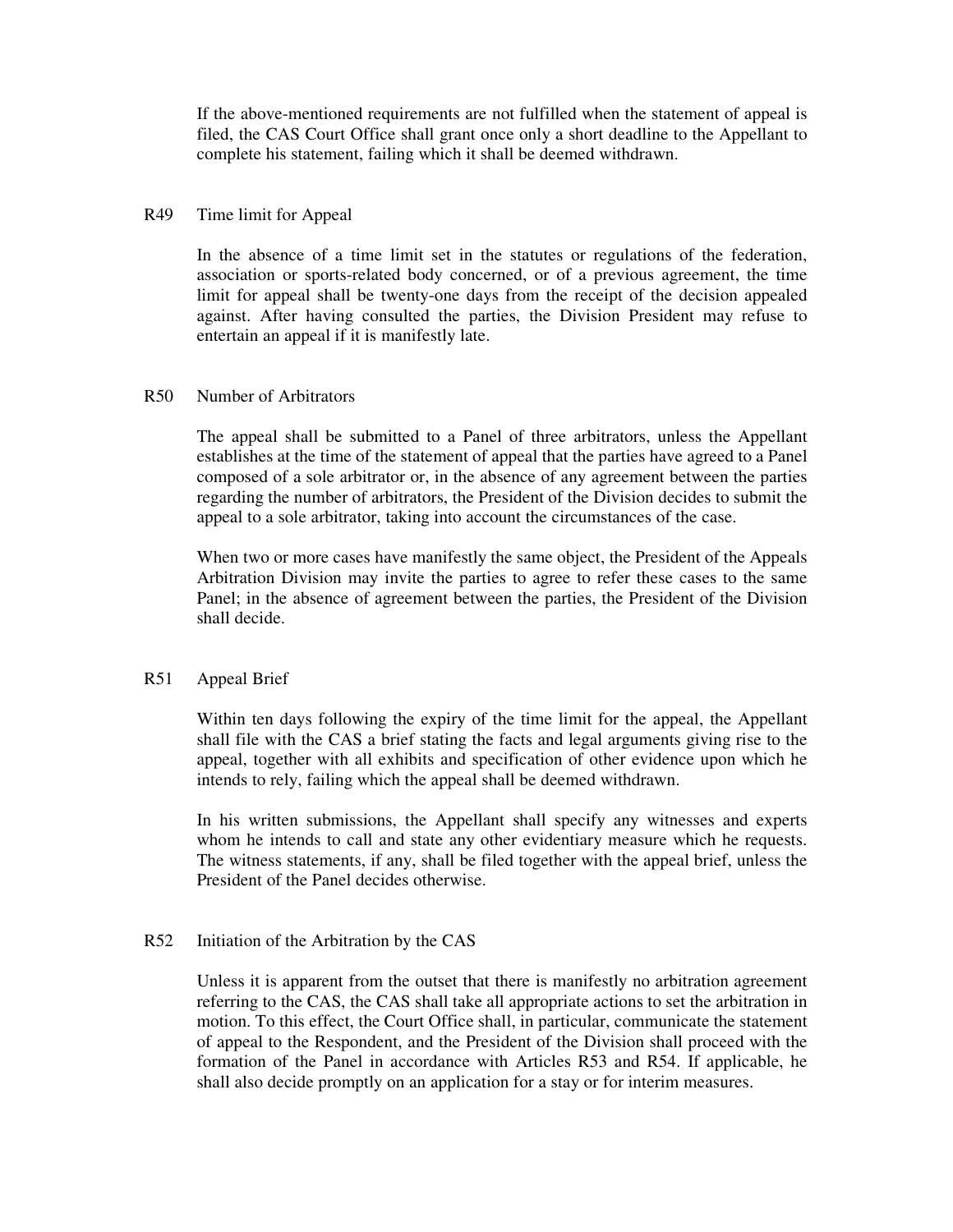With the agreement of the parties, the Panel or, if it has not yet been appointed, the President of the Division may proceed in an expedited manner and shall issue appropriate directions for such procedure.

### R53 Appointment of Arbitrator by Respondent

Unless the parties have agreed to a Panel composed of a sole arbitrator or the President of the Division considers that the appeal is an emergency and must be submitted to a sole arbitrator, the Respondent shall appoint an arbitrator within ten days after receipt of the statement of appeal. In the absence of an appointment within such time limit, the President of the Division shall proceed with the appointment in lieu of the Respondent.

R54 Appointment of the Sole Arbitrator or of the President and Confirmation of the Arbitrators by the CAS

If, by virtue of the parties' agreement or of a decision of the President of the Division, a sole arbitrator is to be appointed, the President of the Division shall appoint the sole arbitrator upon receipt of the motion for appeal.

If three arbitrators are to be appointed, the President of the Division shall appoint the President of the Panel upon appointment of the arbitrator by the Respondent and after having consulted the arbitrators. The arbitrators selected by the parties shall only be deemed appointed after confirmation by the President of the Division. Before proceeding with such confirmation, the President of the Division shall ensure that the arbitrators fulfil the requirements of Article R33.

Once the Panel is formed, the Court Office takes notice of the formation of the Panel and transfers the file to the arbitrators.

In addition, Article R41 is applicable by analogy, except that the President of the Panel is appointed by the President of the Appeals Division.

#### R55 Answer of Respondent

Within twenty days from the receipt of the grounds for the appeal, the Respondent shall submit to the CAS an answer containing :

- a statement of defence;
- any defence of lack of jurisdiction;
- any counterclaim;
- any exhibits or specification of other evidence upon which the Respondent intends to rely, including the names of the witnesses and experts whom he intends to call; the witness statements, if any, shall be filed together with the answer, unless the President of the Panel decides otherwise.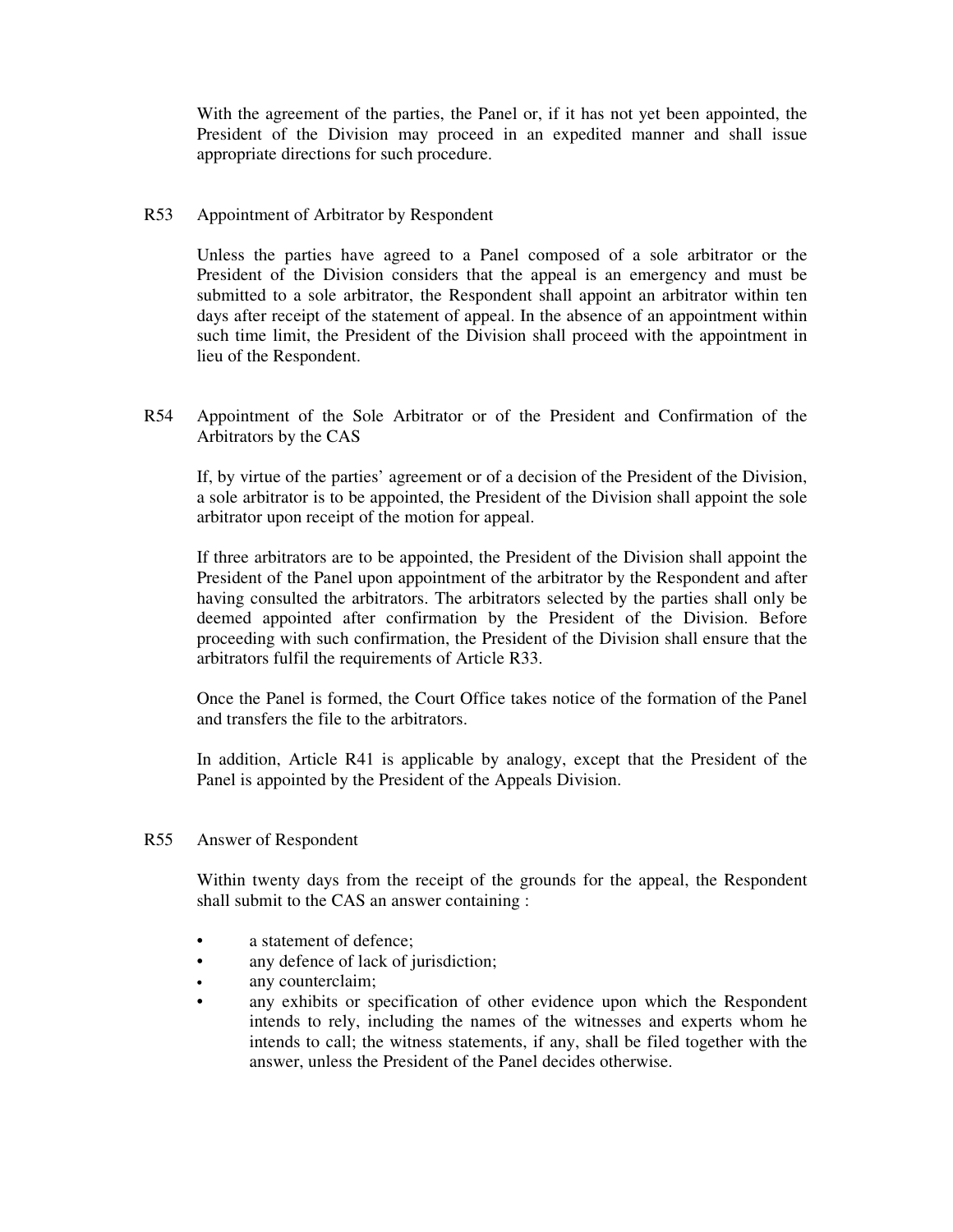If the Respondent fails to submit its response by the given time limit, the Panel may nevertheless proceed with the arbitration and deliver an award.

#### R56 Appeal and answer complete

Unless the parties agree otherwise or the President of the Panel orders otherwise on the basis of exceptional circumstances, the parties shall not be authorized to supplement their argument, nor to produce new exhibits, nor to specify further evidence on which they intend to rely after the submission of the grounds for the appeal and of the answer.

### R57 Scope of Panel's Review, Hearing

The Panel shall have full power to review the facts and the law. It may issue a new decision which replaces the decision challenged or annul the decision and refer the case back to the previous instance. Upon transfer of the file, the President of the Panel shall issue directions in connection with the hearing for the examination of the parties, the witnesses and the experts, as well as for the oral arguments. He may also request communication of the file of the federation, association or sports-related body, whose decision is the subject of the appeal. Articles R44.2 and R44.3 shall apply.

After consulting the parties, the Panel may, if it deems itself to be sufficiently well informed, decide not to hold a hearing. At the hearing, the proceedings take place in camera, unless the parties agree otherwise.

If any of the parties is duly summoned yet fails to appear, the Panel may nevertheless proceed with the hearing.

### R58 Law Applicable

The Panel shall decide the dispute according to the applicable regulations and the rules of law chosen by the parties or, in the absence of such a choice, according to the law of the country in which the federation, association or sports-related body which has issued the challenged decision is domiciled or according to the rules of law, the application of which the Panel deems appropriate. In the latter case, the Panel shall give reasons for its decision.

#### R59 Award

The award shall be rendered by a majority decision, or in the absence of a majority, by the President alone. It shall be written, dated and signed. The award shall state brief reasons. The signature of the President shall suffice.

Before the award is signed, it shall be transmitted to the CAS Secretary General who may make rectifications of pure form and may also draw the attention of the Panel to fundamental issues of principle.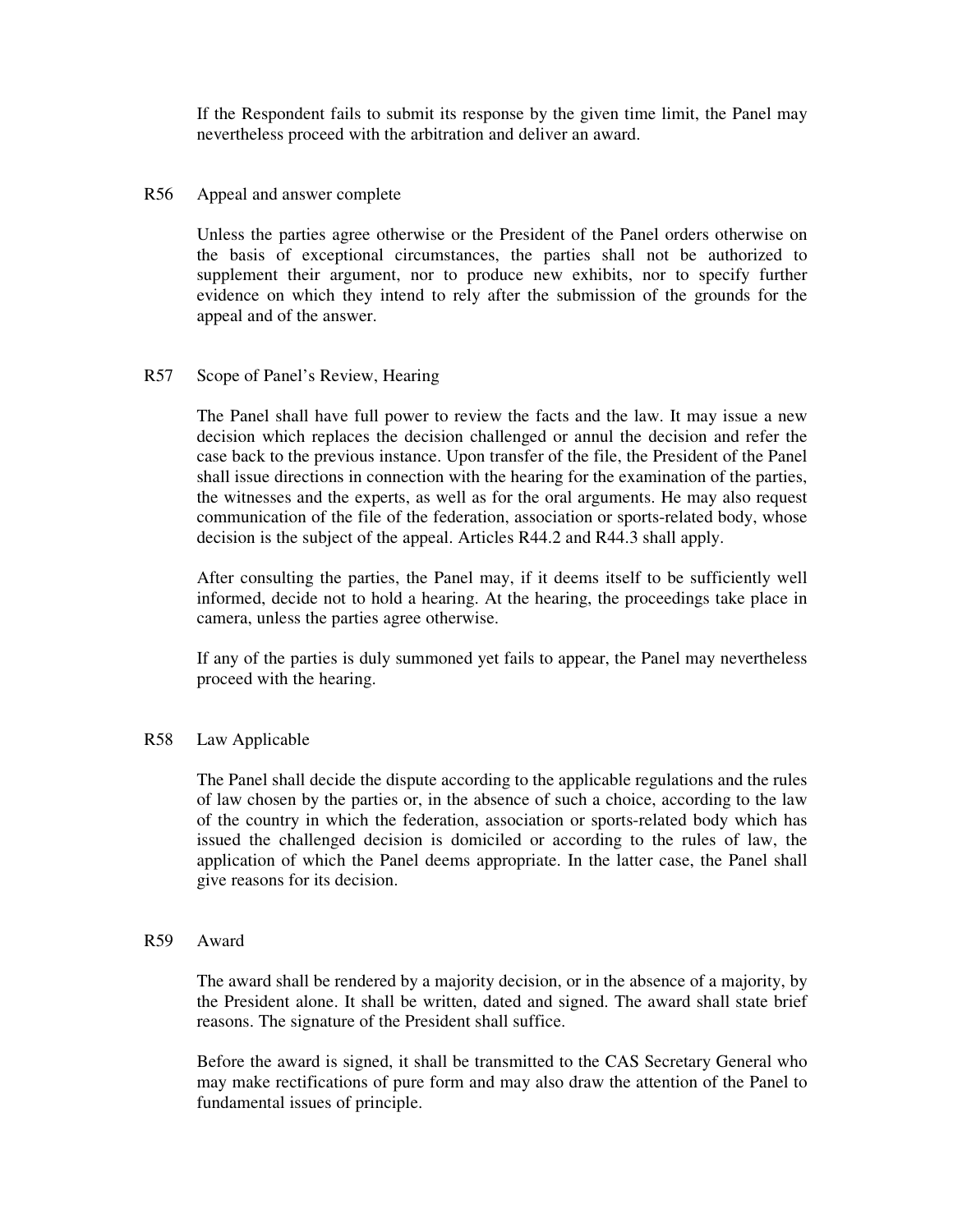The Panel may decide to communicate the operative part of the award to the parties, prior to the reasons. The award shall be enforceable from such written communication.

The award, notified by the CAS Court Office, shall be final and binding upon the parties. It may not be challenged by way of an action for setting aside to the extent that the parties have no domicile, habitual residence, or business establishment in Switzerland and that they have expressly excluded all setting aside proceedings in the arbitration agreement or in an agreement entered into subsequently, in particular at the outset of the arbitration.

The operative part of the award shall be communicated to the parties within four months after the filing of the statement of appeal. Such time limit may be extended by the President of the Appeals Arbitration Division upon a reasoned request from the President of the Panel.

The award, a summary and/or a press release setting forth the results of the proceedings shall be made public by the CAS, unless both parties agree that they should remain confidential.

### **D Special Provisions Applicable to the Consultation Proceedings**

### R60 Request for Opinion

The IOC, the IFs, the NOCs, WADA, the associations recognized by the IOC and the OCOGs, may request an advisory opinion from the CAS about any legal issue with respect to the practice or development of sport or any activity related to sport. The request for an opinion shall be addressed to the CAS and accompanied by any document likely to assist the Panel entrusted with giving the opinion.

#### R61 Initiation by the CAS

When a request is filed, the CAS President shall review whether it may be the subject of an opinion. In the affirmative, he shall proceed with the formation of a Panel of one or three arbitrators from the CAS list and designate the President. He shall formulate, at his own discretion, the questions submitted to the Panel and forward these questions to the Panel.

R62 Opinion

Before rendering its opinion, the Panel may request additional information. The opinion may be published with the consent of the party which requested it. It does not constitute a binding arbitral award.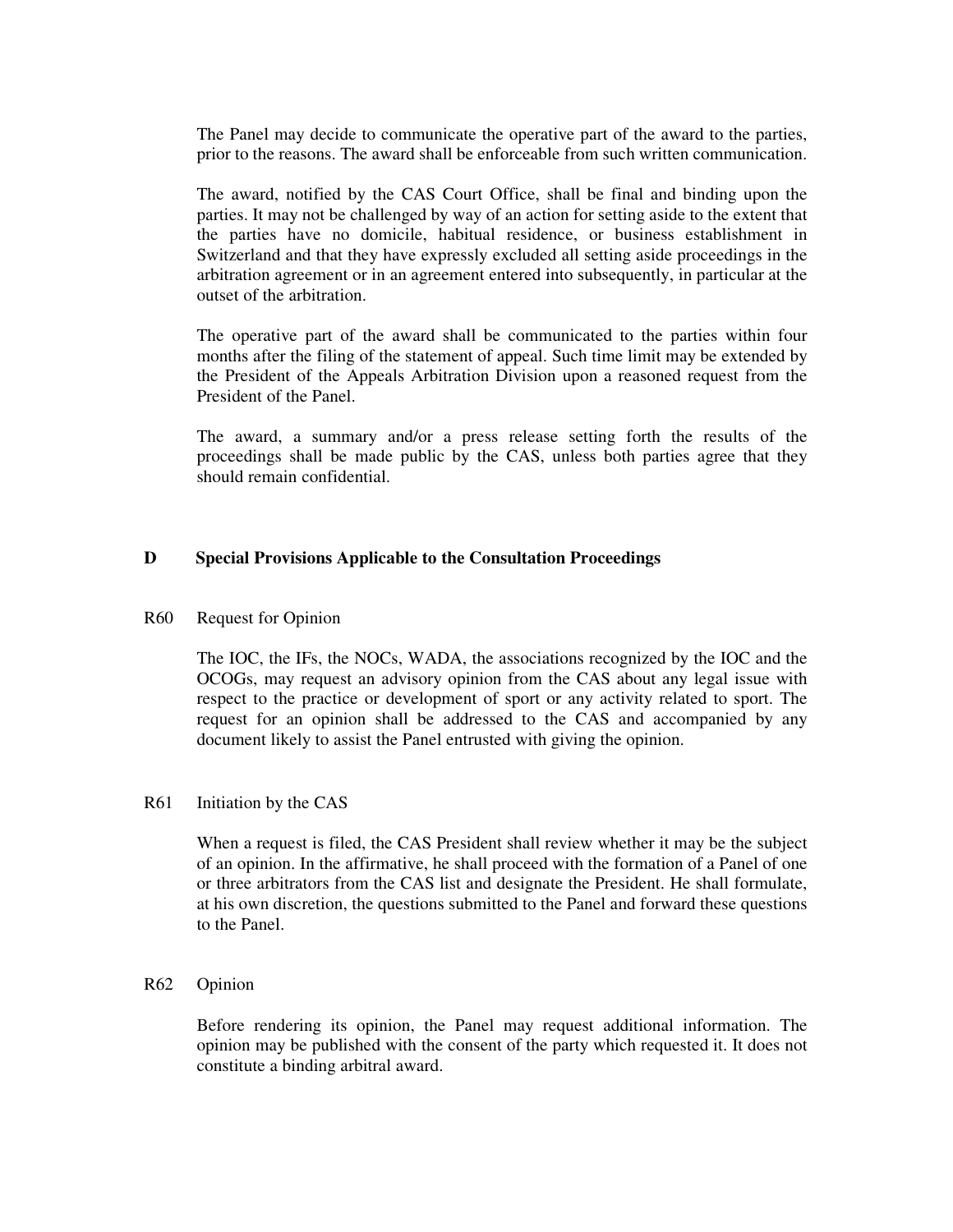### **E Interpretation**

R63 A party may apply to the CAS for the interpretation of an award issued in an ordinary or appeals arbitration, whenever the operative part of the award is unclear, incomplete, ambiguous or whenever its components are self-contradictory or contrary to the reasons, or whenever the award contains clerical mistakes or a miscalculation of figures.

When an application for interpretation is filed, the President of the relevant Division shall review whether there is ground for interpretation. If so, he shall submit the request to the Panel which has rendered the award for interpretation. Any Panel members who are unable to act shall be replaced in accordance with Article R36. The Panel shall rule on the request within one month following the submission of the request to the Panel.

### **F Costs of the Arbitration Proceedings**

- R64 In general
- R64.1 Upon filing of the request/statement of appeal, the Claimant shall pay a minimum Court Office fee of Swiss francs 500.—, without which the CAS shall not proceed. The CAS shall in any event keep this fee. The Panel shall take it into account when assessing the final amount of the fees.
- R64.2 Upon formation of the Panel, the Court Office shall fix, subject to later changes, the amount and the method of payment of the advance of costs. The filing of a counterclaim or a new claim shall result in the calculation of separate advances.

To determine the amount to be paid in advance, the Court Office shall fix an estimate of the costs of arbitration, which shall be borne by the parties in accordance with Article R64.4. The advance shall be paid in equal shares by the Claimant and the Respondent. If a party fails to pay its share, the other may substitute for it ; in case of non-payment, the request/appeal shall be deemed withdrawn; this provision shall also applies to any counterclaim.

R64.3 Each party shall advance the cost of its own witnesses, experts and interpreters.

If the Panel appoints an expert or an interpreter or orders the examination of a witness, it shall issue directions with respect to an advance of costs, if appropriate.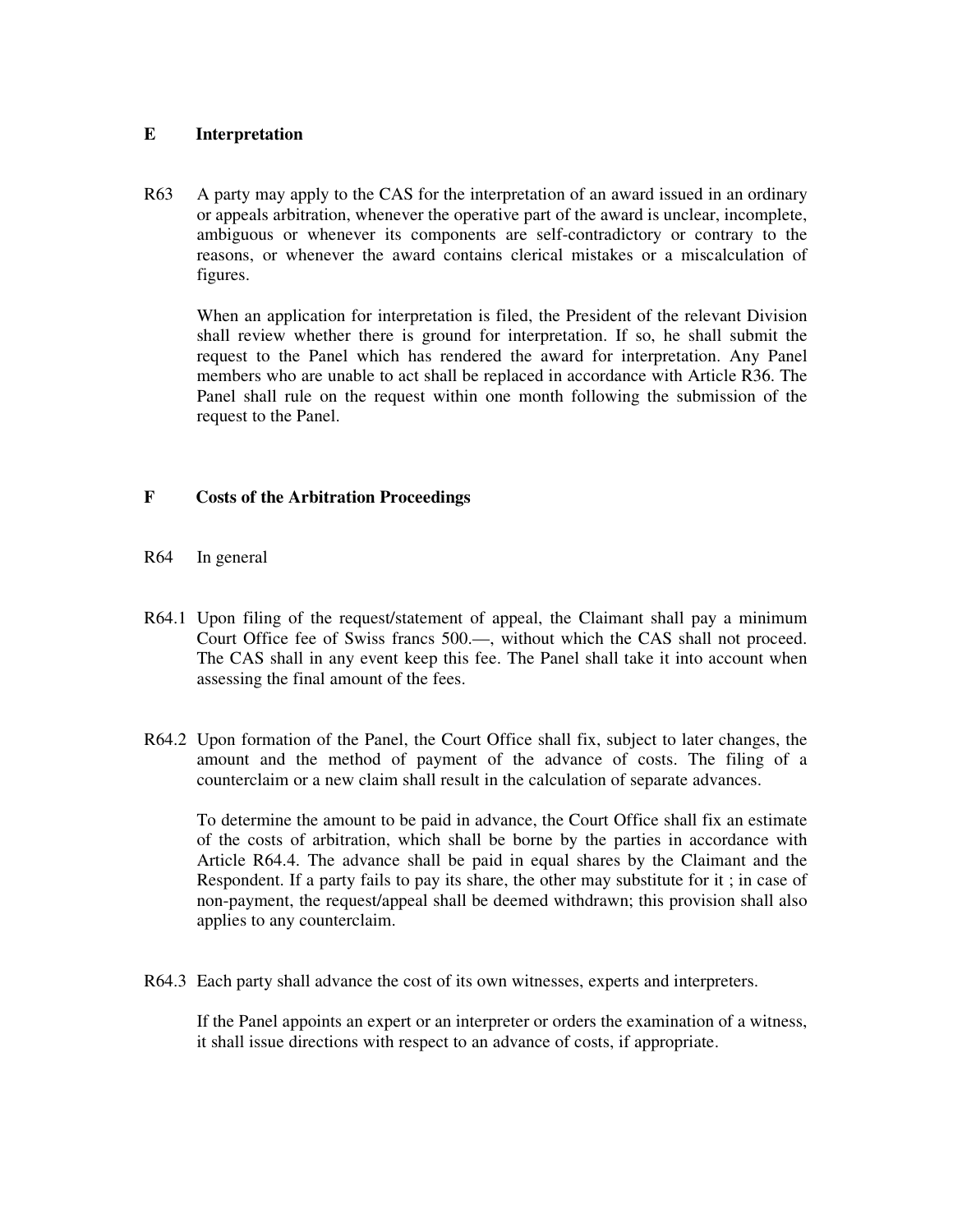- R64.4 At the end of the proceedings, the Court Office shall determine the final amount of the cost of arbitration, which shall include the CAS Court Office fee, the administrative costs of the CAS calculated in accordance with the CAS scale, the costs and fees of the arbitrators calculated in accordance with the CAS fee scale, a contribution towards the expenses of the CAS, and the costs of witnesses, experts and interpreters. The final account of the arbitration costs may either be included in the award or communicated separately to the parties.
- R64.5 The arbitral award shall determine which party shall bear the arbitration costs or in which proportion the parties shall share them. As a general rule, the award shall grant the prevailing party a contribution towards its legal fees and other expenses incurred in connection with the proceedings and, in particular, the costs of witnesses and interpreters. When granting such contribution, the Panel shall take into account the outcome of the proceedings, as well as the conduct and the financial resources of the parties.
- R65 Disciplinary cases of an international nature ruled in appeal
- R65.1 Subject to Articles R65.2 and R65.4, the proceedings shall be free.

The fees and costs of the arbitrators, calculated in accordance with the CAS fee scale, together with the costs of the CAS are borne by the CAS.

- R65.2 Upon submission of the statement of appeal, the Appellant shall pay a minimum Court Office fee of Swiss francs 500.— without which the CAS shall not proceed and the appeal shall be deemed withdrawn. The CAS shall in any event keep this fee.
- R65.3 The costs of the parties, witnesses, experts and interpreters shall be advanced by the parties. In the award, the Panel shall decide which party shall bear them or in what proportion the parties shall share them, taking into account the outcome of the proceedings, as well as the conduct and financial resources of the parties.
- R65.4 If all circumstances so warrant, the President of the Appeals Arbitration Division may decide to apply Articles R64.4 and R64.5, 1st sentence, to an appeals arbitration, either ex officio or upon request of the President of the Panel.

#### R66 Consultation Proceedings

The Court Office shall determine, after consultation with the person requesting the opinion, to what extent and upon what terms such person shall contribute towards the costs of the consultation procedure. The Court Office may ask the applicant to advance the costs before the notification of the advisory opinion.